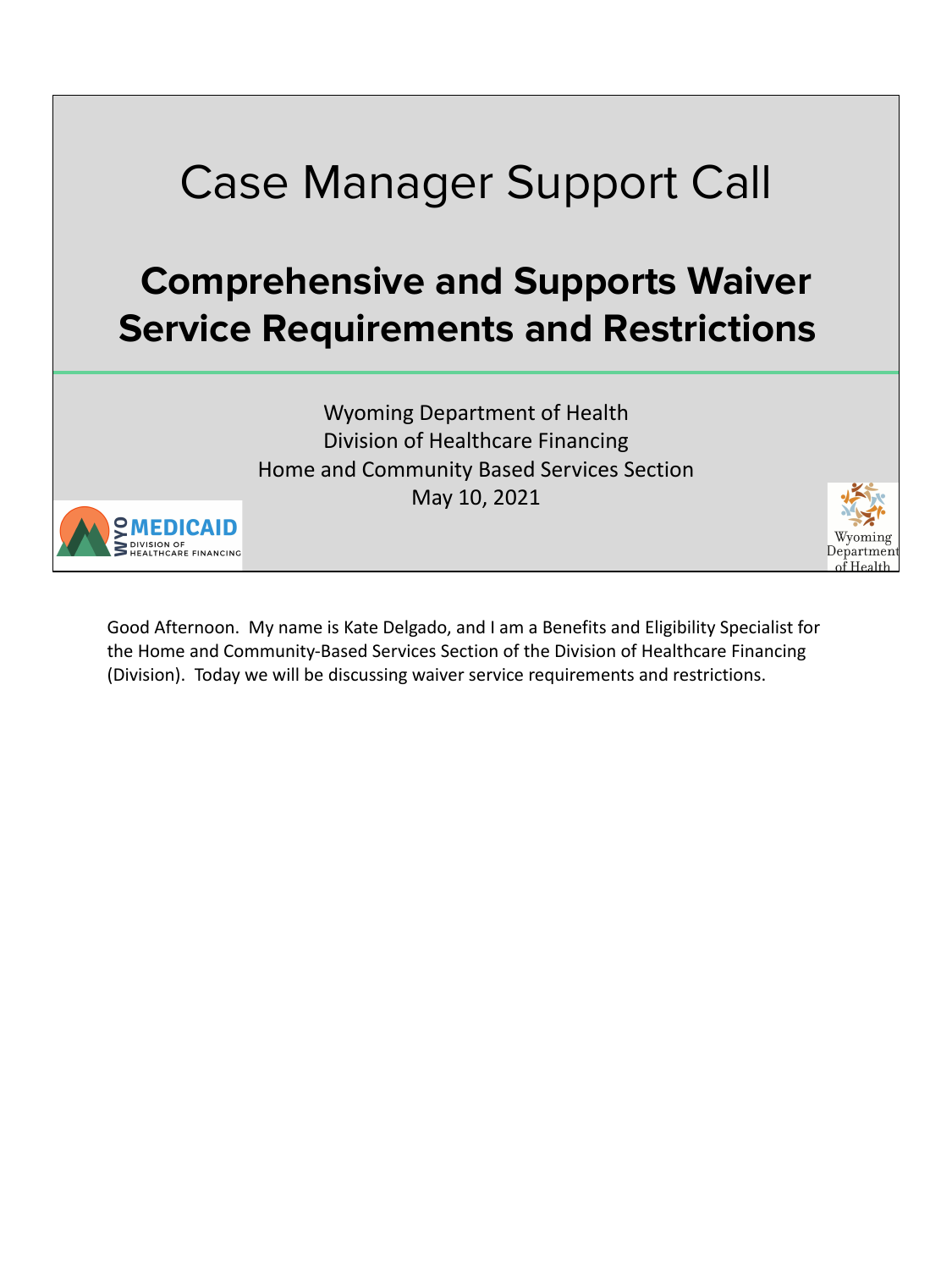

The purpose of this training is to ensure case managers know and understand service definitions and limitations, and their role in ensuring that services are being delivered in accordance with Division requirements.

The purpose of this training is to ensure case managers know and understand service definitions and limitations, and their role in ensuring that services are being delivered in accordance with Division requirements.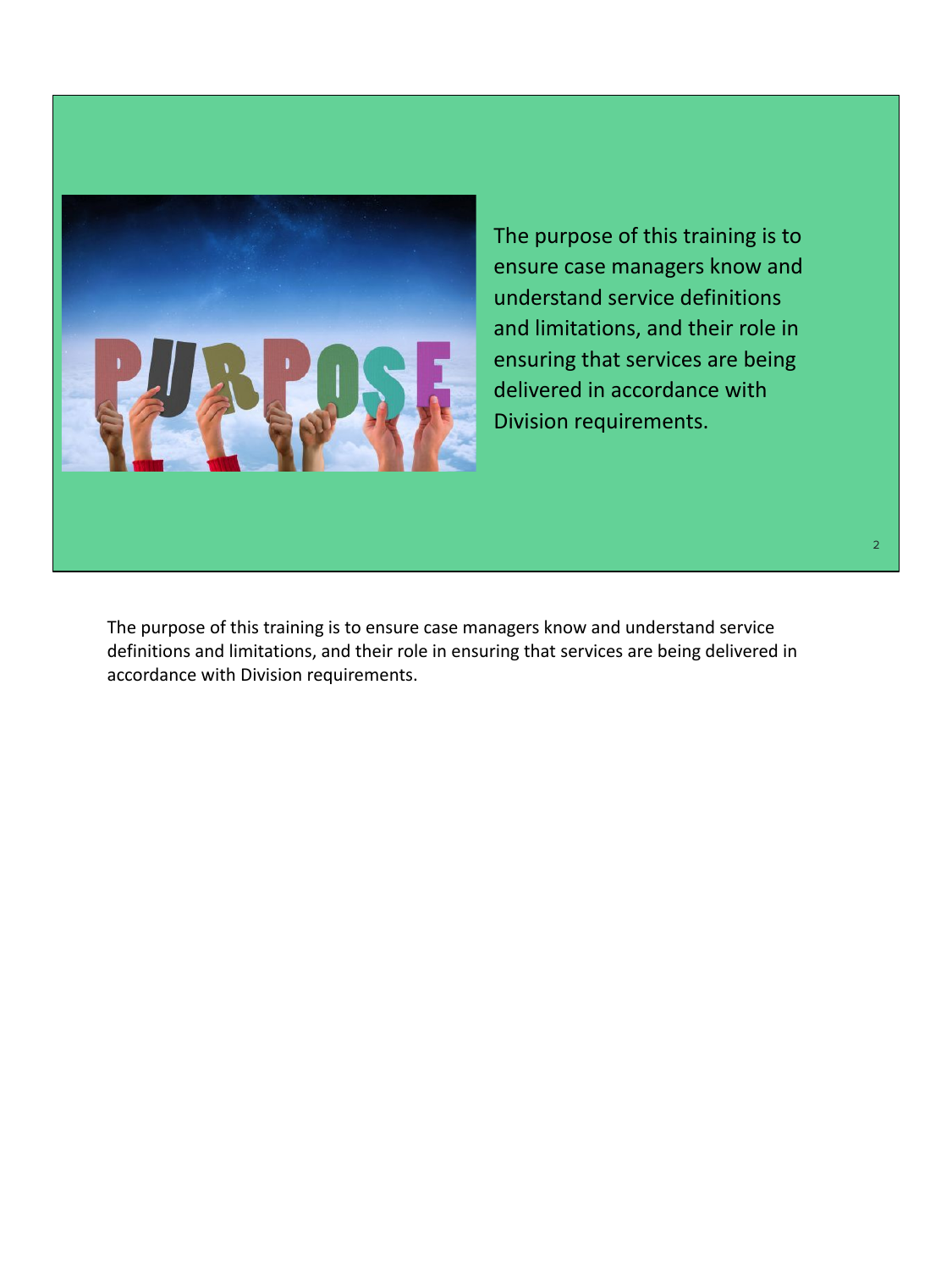# **Training Agenda**

- Review rules and guidance established to define and explain services
- Outline general service requirements and restrictions
- Discuss the layout of the service definition
- Explain the case manager's role in monitoring services

At the end of this training, the following topics will have been introduced and explained:

We will review the rules and guidance in Chapter 46, Section 10 as well as the Service Index for the Comprehensive and Supports Waivers, or DD Waivers, which define and explain services.

3

- We will outline general service requirements and restrictions.
- We will discuss the layout of service definitions.
- Finally, we will outline the case manager's role in monitoring services.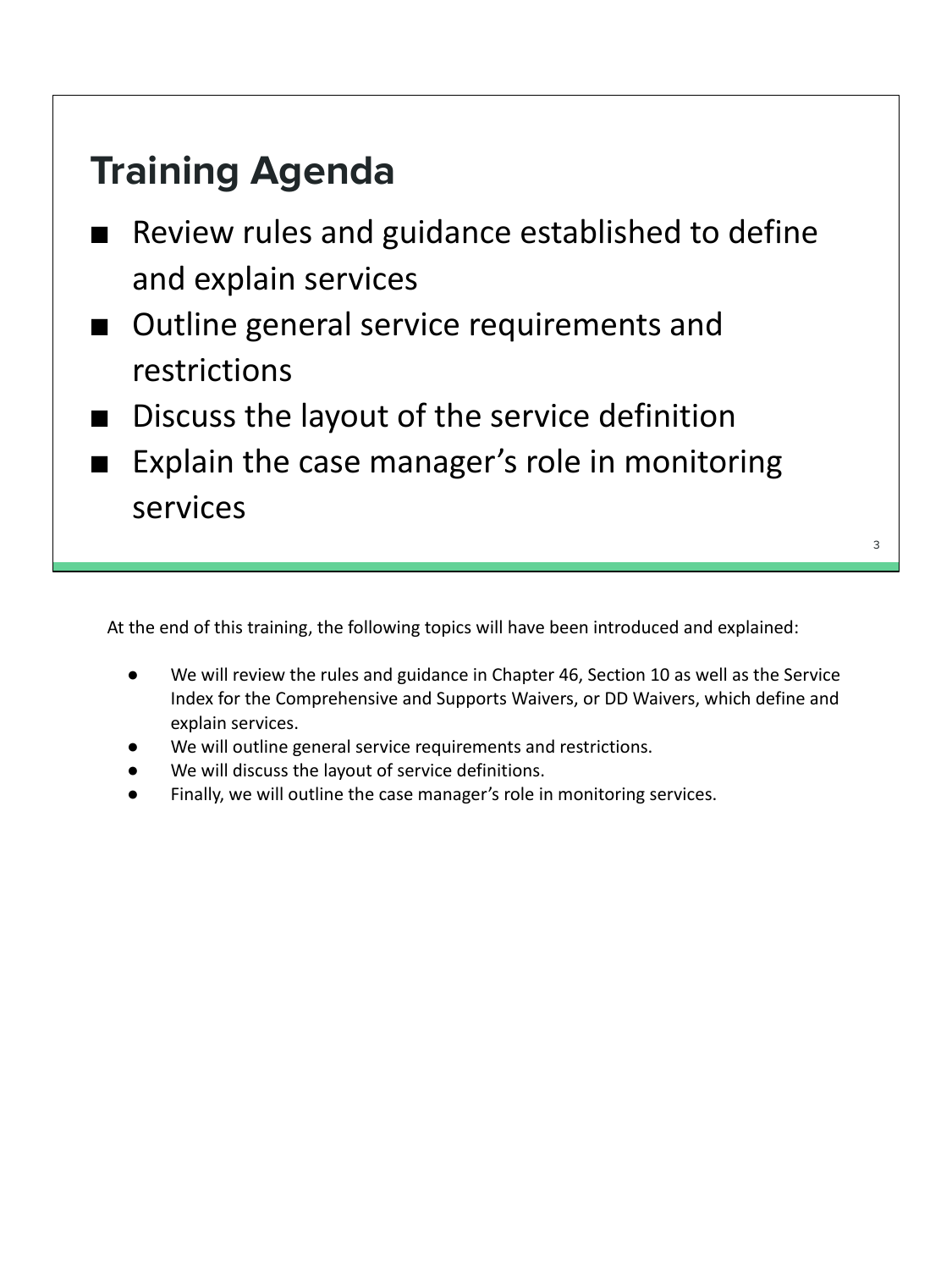

Case managers must ensure that the participant's choice is being honored and respected during service delivery.

4

Choice is a basic tenet of home and community-based waiver services. Participants must have the freedom to choose the services they receive and who provides their services, where they live, with whom they spend time, and what they want for their future. Having choice is paramount to human dignity. In order for a participant to make an informed decision, they must know what to expect from the service, and what is and isn't allowed as part of the service. It is the case manager's responsibility to provide this information. When monitoring services, case managers must ensure that the participant's choices are being honored and respected.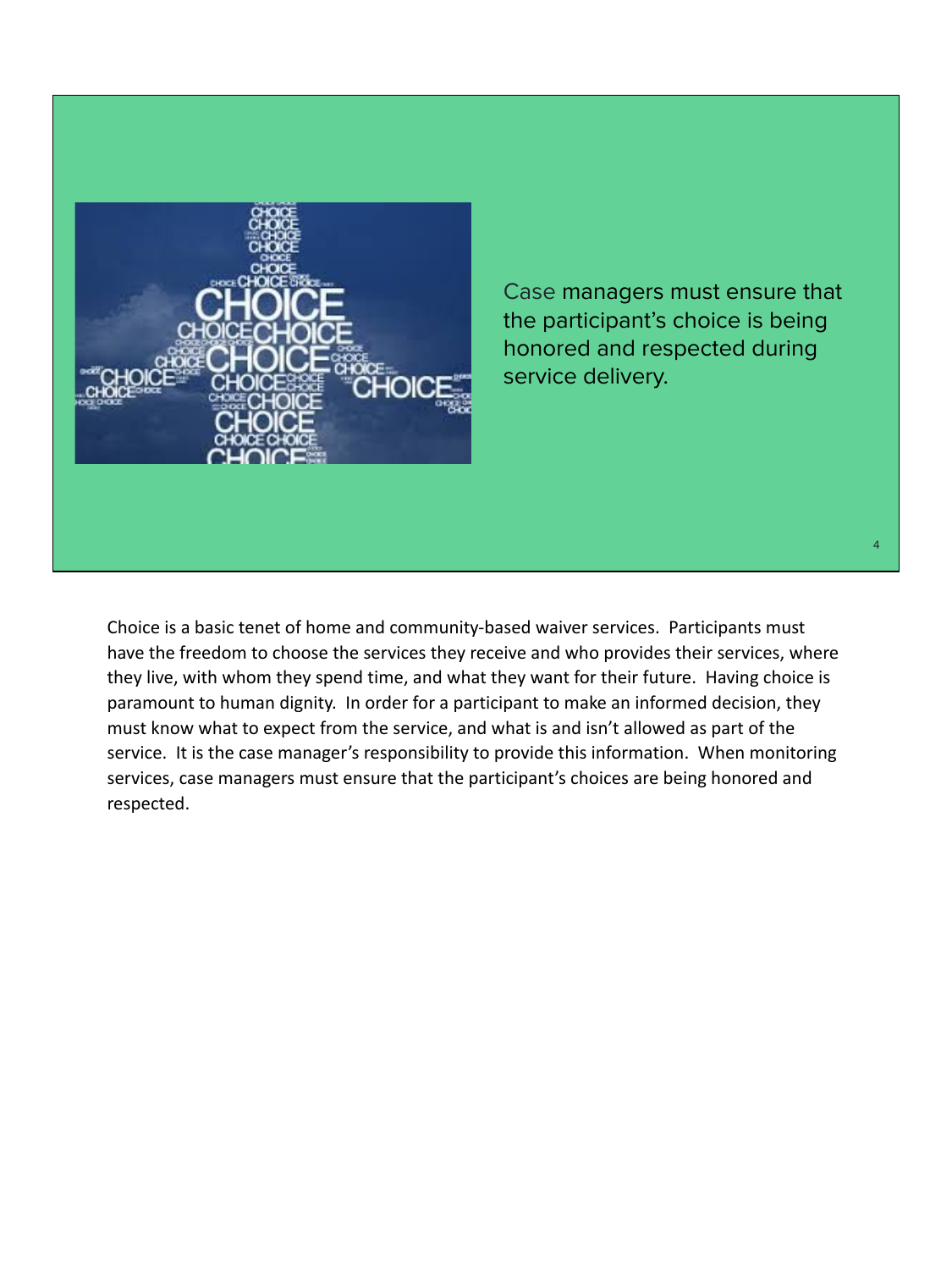# **Authorities and Resources That Support Division Expectations**

- Chapter 46 Medicaid Supports and Comprehensive Waivers
- **Comprehensive and Supports Waiver** Service Index (Service Index)



5

DD Waiver agreements

Chapter 46, Section 10 of the Department of Health's Medicaid Rules establishes rules that apply to waiver services, including overall restrictions. This section of rule states that service definitions can be found in the Comprehensive and Supports Waiver Service Index, which is typically referred to as the Service Index. The Service Index is a one stop shop that provides service definitions, billing codes, and reimbursement rates. The Service Index reflects the service definitions that are outlined in the DD Waiver agreements, which are approved by the Centers for Medicare and Medicaid Services (CMS).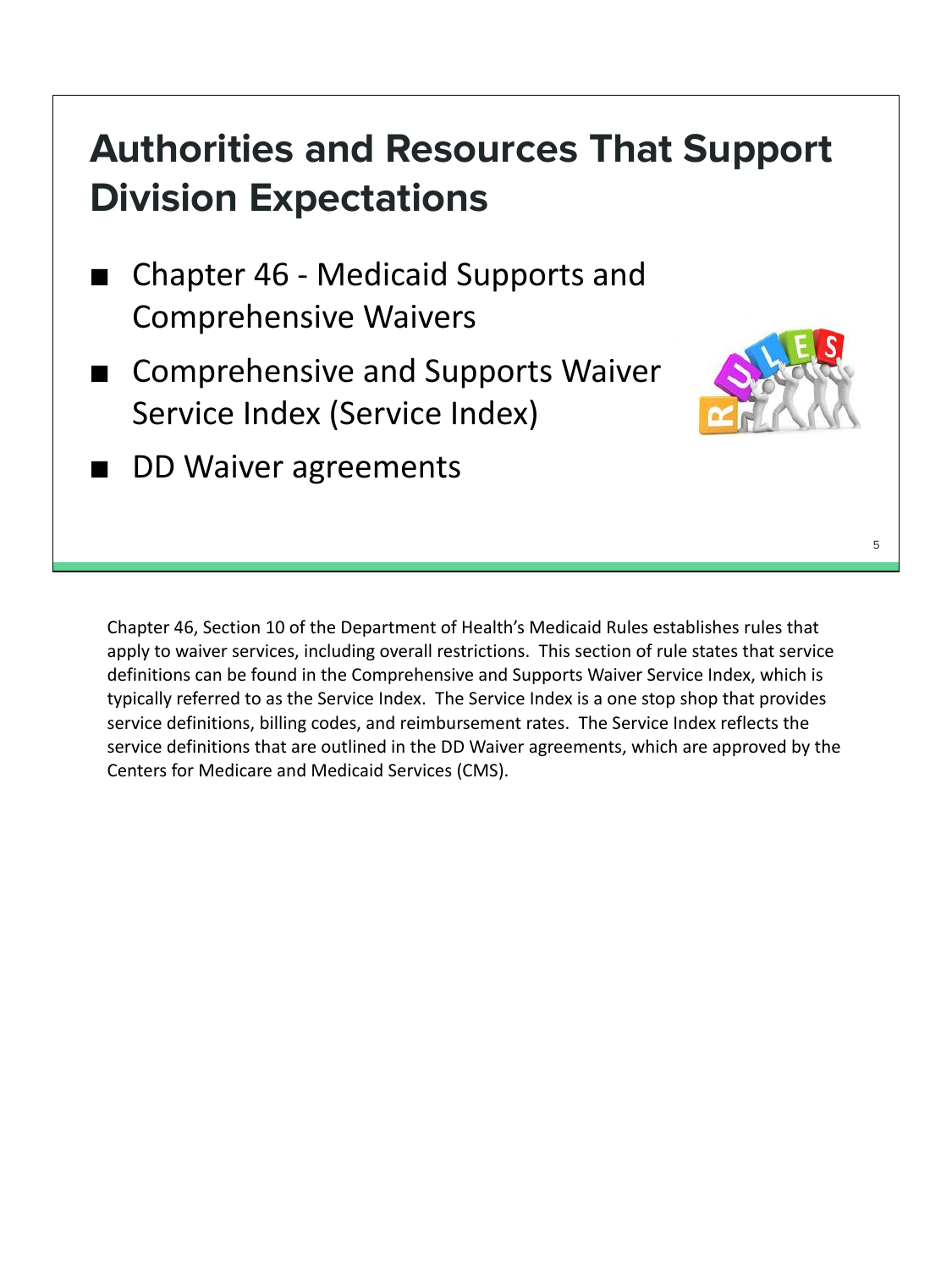# **General Service Requirements and Restrictions**



Chapter 46, Section 10 establishes that the waiver services that are specified in a participant's individualized plan of care, or IPC, must be based on the participant's assessed needs, meet the service definition, be considered medically or functionally necessary, align with the participant's preferences for services, supports, and providers, and be prioritized based on the availability of funding in the participant's individual budget amount (IBA). This one subsection establishes the purpose of waiver services. But let's dig a little deeper.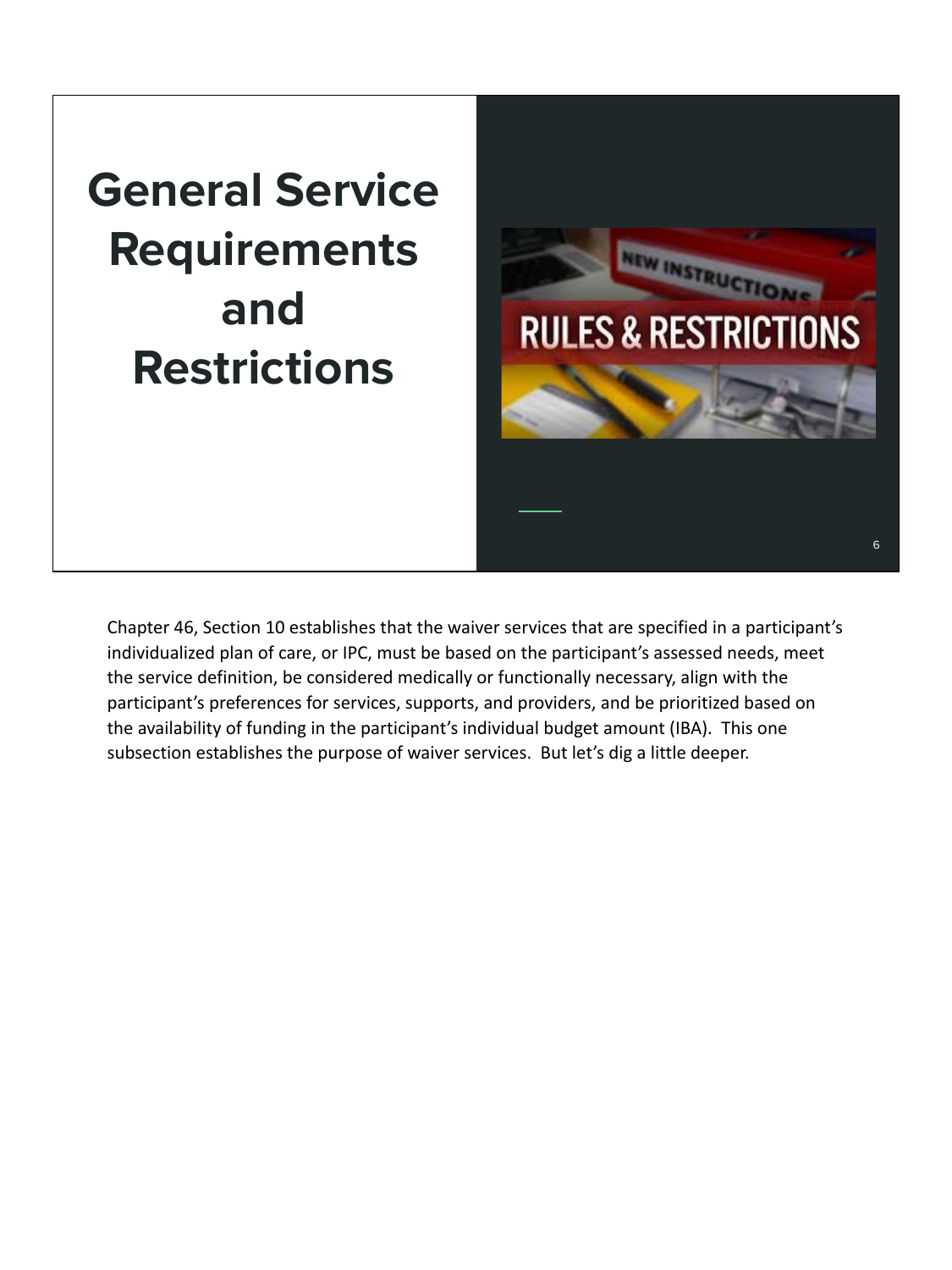## **Service and IPC Requirements**

- Services shall support and assist the participant in acquiring, retaining, and improving skills.
- The IPC shall reflect the services and actual units to which providers agree.
- The IPC shall include specific support needs.
- Services shall be prior authorized.

The intent of home and community-based services is to offer an alternative to institutional services, which means that the services that the participant receives should support and assist participants in acquiring, retaining, and improving the skills that are necessary for the participant to function with as much independence as possible. Additionally, participants should be supported in exercising choice and self-management, and in participating in their community, with the rights and responsibilities that participation entails. This requirement is established in Section 10.

In previous trainings, we've discussed that the participant's IPC is the roadmap, or guide, for providers and direct support professionals to understand what participants want and need in their lives, what is important to them, the support they need to be as safe and healthy as possible, and what ultimately makes them happy. The IPC is also the contract that each provider has with the State of Wyoming. Providers are required to deliver services as outlined in the IPC. The IPC must reflect the services and units that providers agree to deliver over the plan year.

The IPC must also include details regarding the specific support, settings, times of day, and activities that may require more support than other activities. For example, Adam is at risk of choking when he eats, so he needs someone to sit next to him while he eats to ensure that he eats slowly and chews his food. When he is shopping, he needs reminders on how to use his debit card, and occasionally needs support when he is selecting items from the shelves. When he is at home, he prefers to be left alone when he is watching movies in his room, but still needs someone to check in on him every hour or so. These specific supports need to be included in Adam's IPC, and must be provided in every service that includes meals, shopping,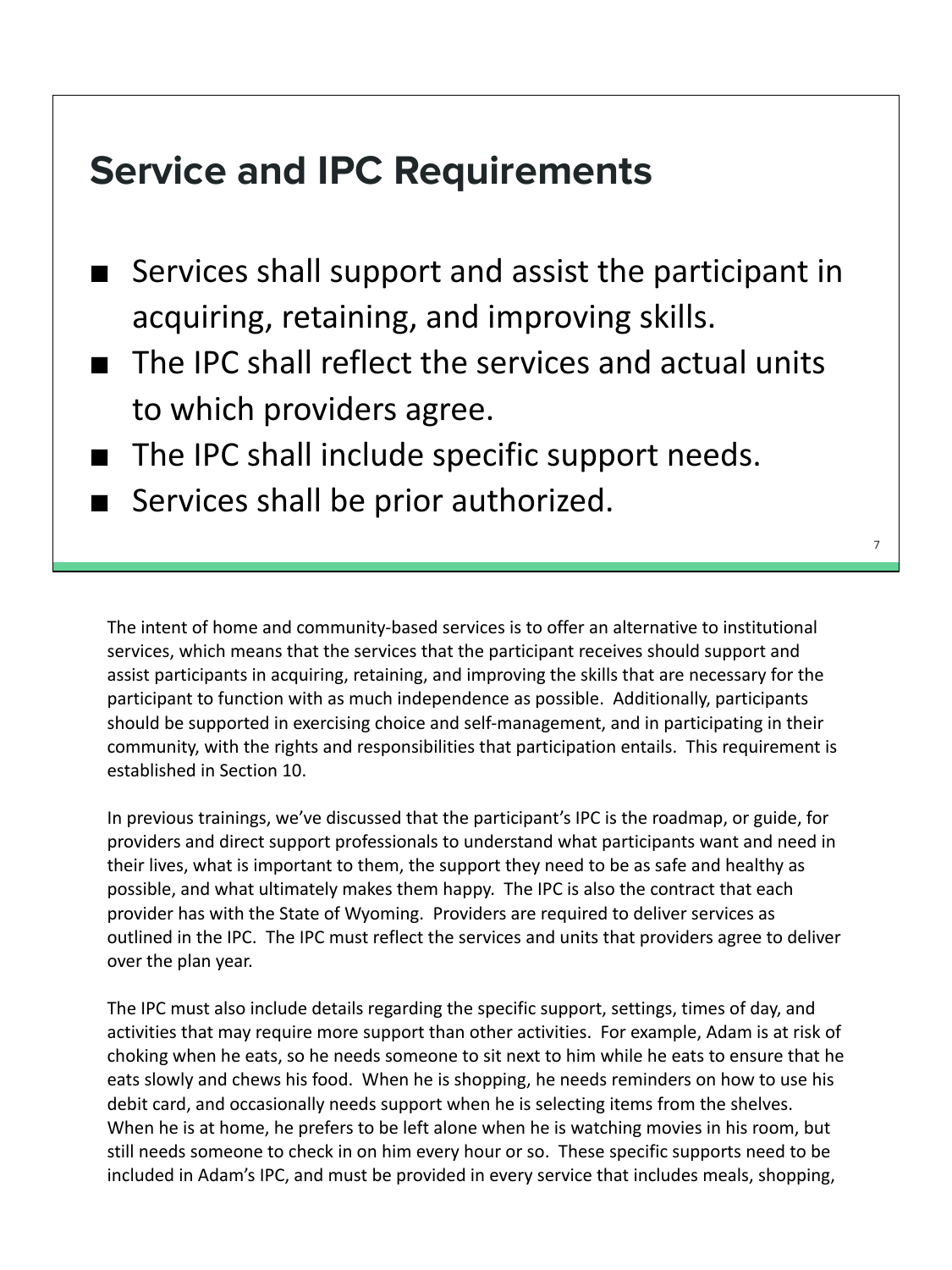or time at home.

Before a provider can be paid to deliver a service, the service must be authorized by the Division, and the provider must have a prior authorization number for the service.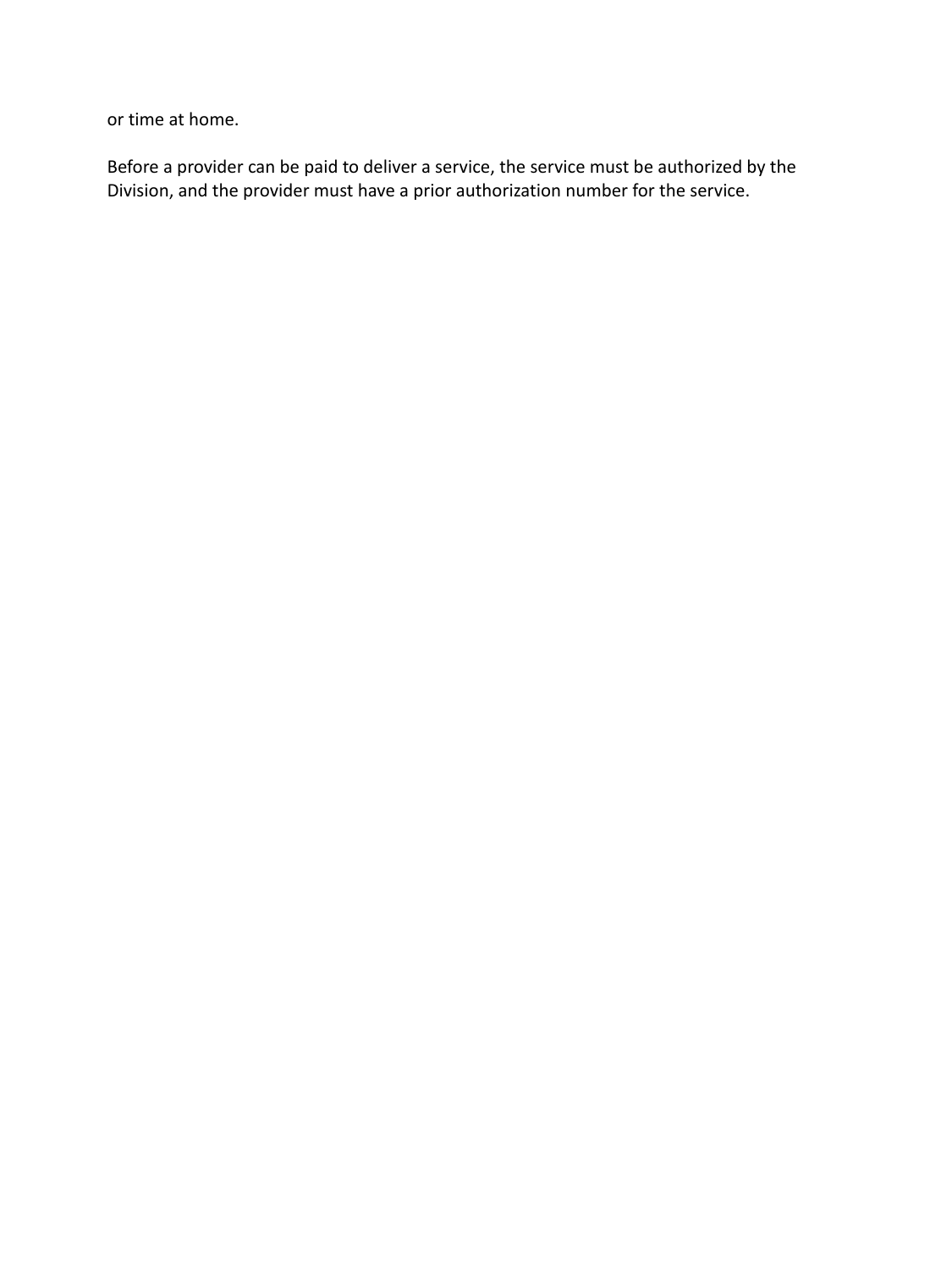## **Service Limitations**

- Children and adults shall not be served at the same time.
- Services shall not duplicate services available through other funding sources.
- Providers shall not charge for transportation if it is included in the reimbursement rate.

Section 10 also outlines limitations that apply to all DD Waiver services. Please note that these limitation are outlined in this Section of rule, but there are other limits that apply to these services. Additional service limitations will be explained throughout the rest of this training.

Providers cannot serve children under the age of 18 and adults, defined for this purpose as an individual who is 18 or older, at the same time. Exceptions to this rule are limited, and these situations must be authorized in writing by the Division,

Services cannot duplicate the services that are available through other funding sources, such as the the Department of Education, Division of Vocational Rehabilitation, the Department of Family Services, or the Medicaid State Plan or other insurance. A Third Party Liability Form must be completed and submitted as part of the IPC if the participant will be receiving therapy, environmental modification, specialized equipment, or supported employment services. The Third Party Liability Form can be found on the HCBS Document Library page of the Division Website, under the *DD Forms* tab.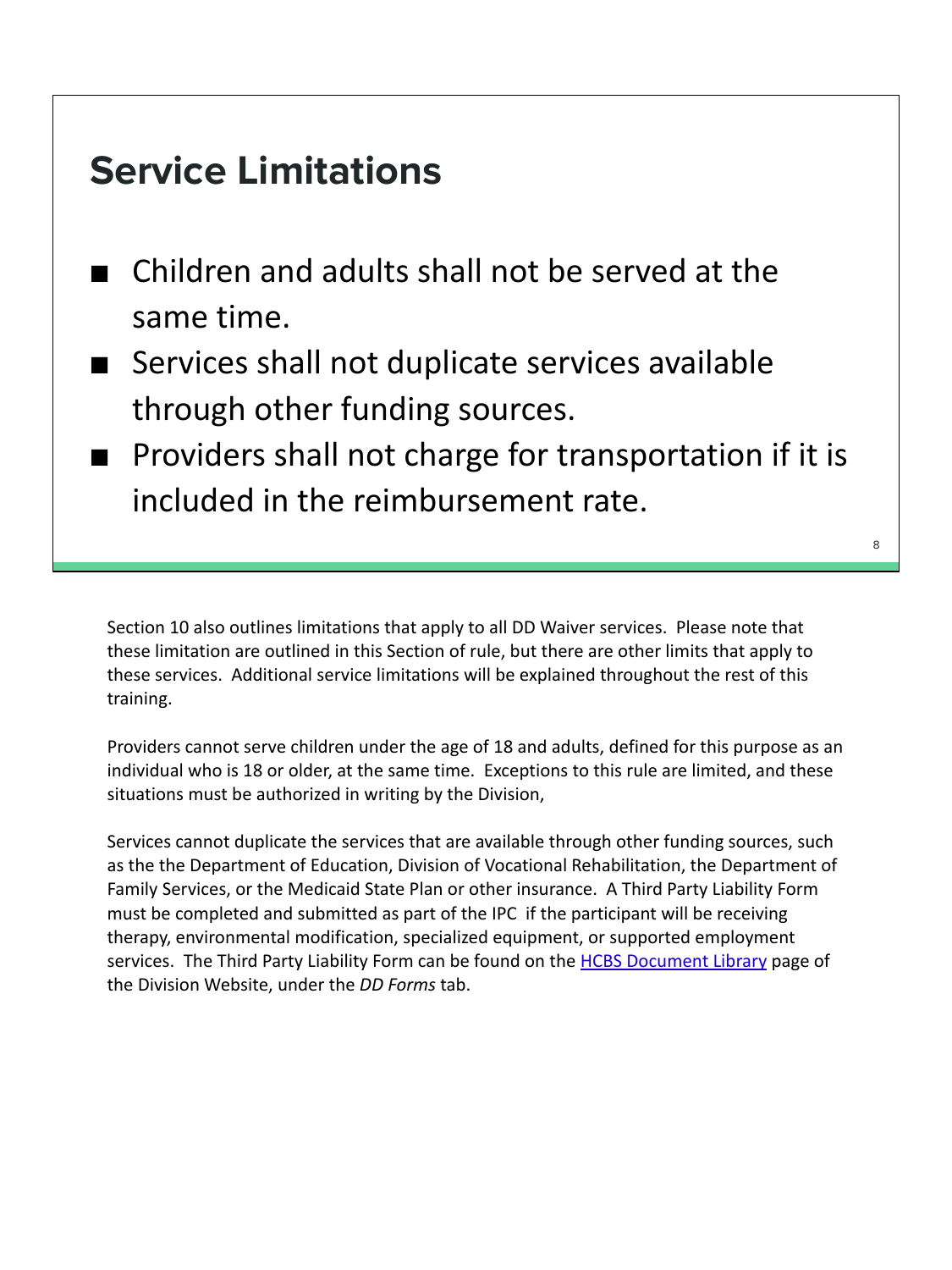# **The Service Index and Service Definitions**



The purpose of the Service Index is to be a one stop shop for service definitions, billing codes, and rates. It is intended to be a guide for case managers, providers, and participants so they can understand the requirements and limitations of each service, as well as qualifications, required documentation, and other expectations that are specific to each service. The Service Index, which is specifically referenced in Chapter 46 of the Department of Health's Medicaid Rules, can be found on the Service Definitions and Rates page of the Division website.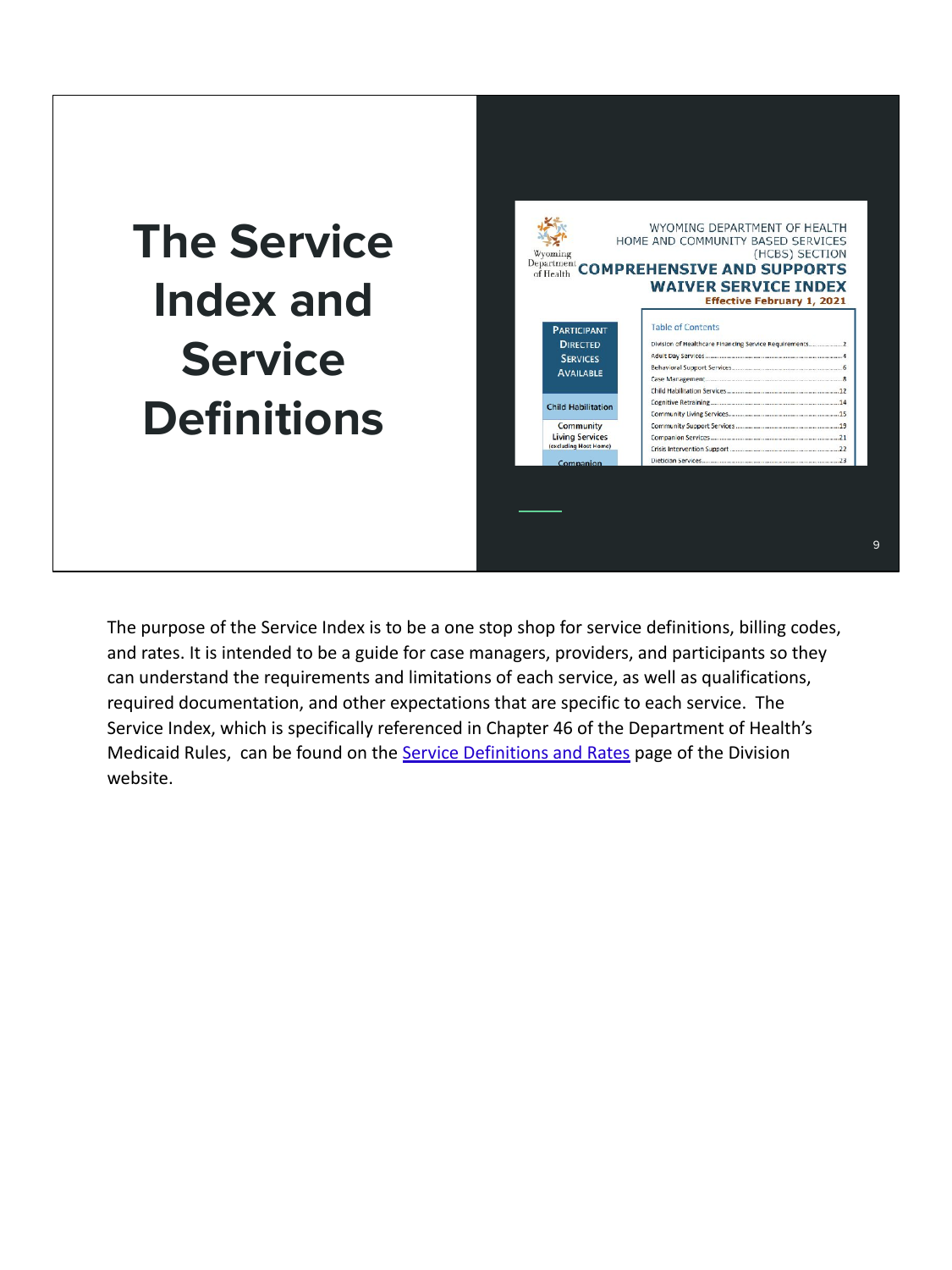## **Division Requirements**

- Aligns with Chapter 46, Section 10.
- Provides additional guidance on:
	- IBAs;
	- Participant-directed service billing requirements;
	- Relative providers; and
	- Habilitative services.

The first section of the Service Index explains service requirements, most of which align with Chapter 46, Chapter 10 of the Department of Health's Rules. The first paragraph reads:

*"The home and community-based Supports and Comprehensive Waiver (DD Waiver) services defined in this document shall be performed in the manner described in the service definitions. Services must meet each participant's assessed needs. Certified DD Waiver providers and case managers must be knowledgeable of the Department of Health's Medicaid Rules affecting DD Waiver programs."*

Case managers and providers are responsible for knowing and complying with all rules that govern their work. Every Medicaid provider signs a Provider Agreement as a part of the Medicaid enrollment and re-enrollment process. When they sign this agreement, they are verifying that they are knowledgeable about the program rules and agree to follow them.

This section establishes that services must fit within the participant's IBA. Teams should help the participant use their IBA in a way that gives them the most bang for their buck. It may take some creativity, such as using a less expensive service tier to open up more flexibility within the IBA.

The Division Requirements section provides some additional guidance on billing requirements related to participant-directed services. It also provides specific limitations related to relative providers, and lists the habilitative services that require participants to establish and work on training objectives.

10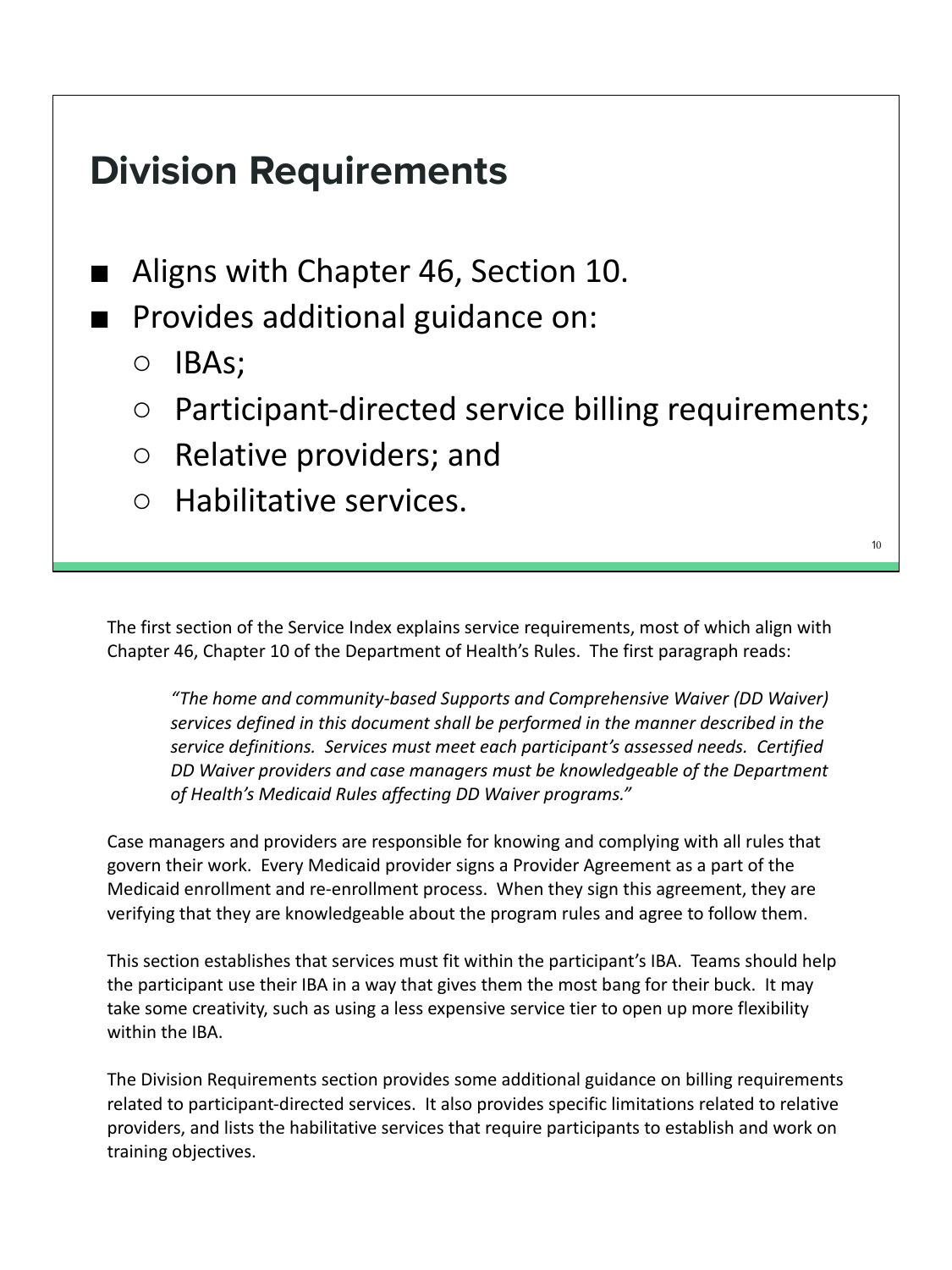It is important for case managers to know all of the information in the Service Index, but the service requirements established in the first section are critical!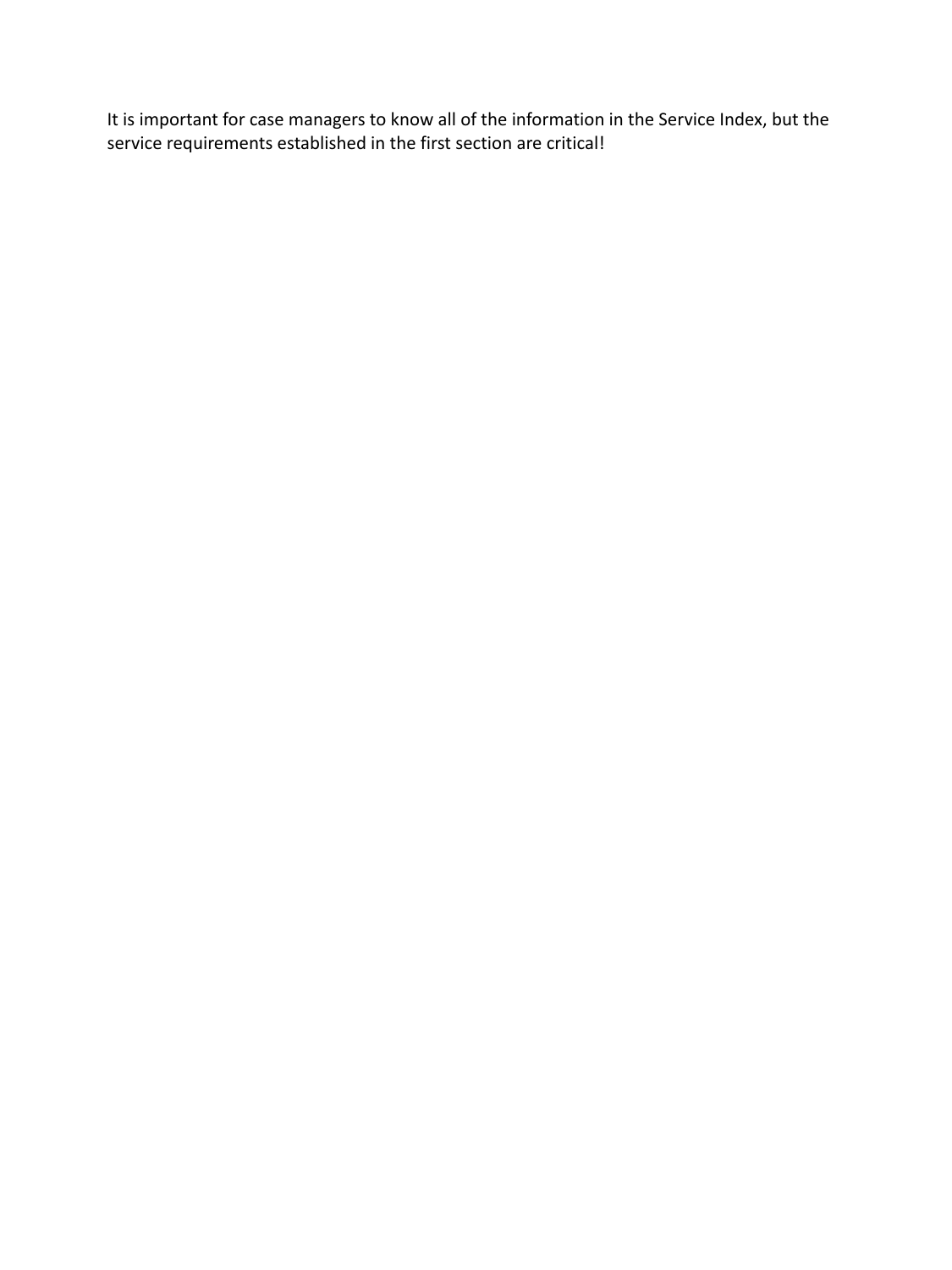#### **Components of the Service Index**

The Service Index is designed to be a straightforward tool for case managers, providers, participants, and other interested parties. However, it never hurts to walk through the design to ensure everyone understands the components of the Service Index, and how it is organized. The next few slides will provide you with guidance on where, generally, information can be found in the Service Index. However, you may find a component that you would typically find in one section is actually found in another section of the definition. This does not negate the fact that case managers need to know all aspects of each service definition.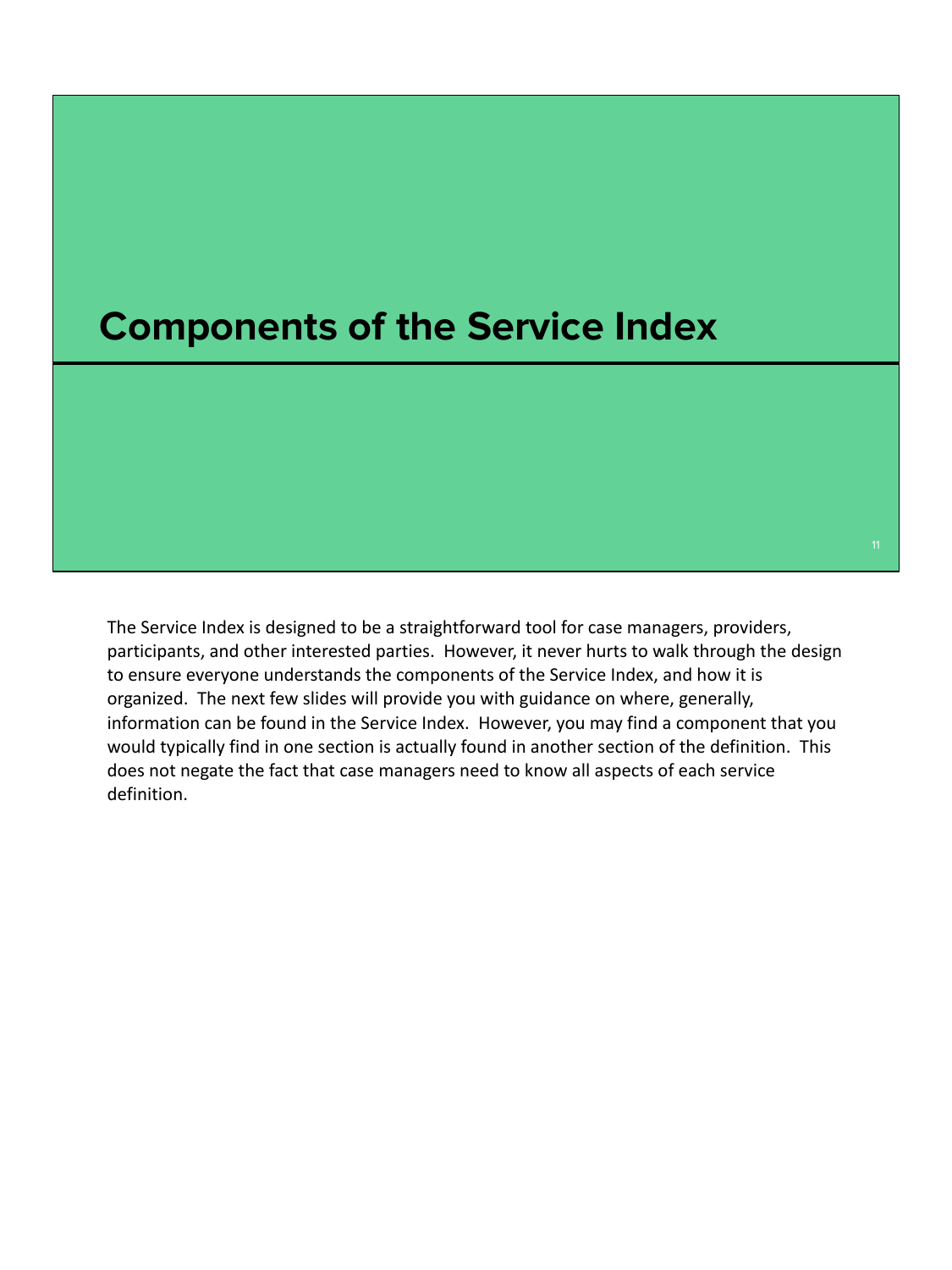| <b>Billing Table</b>         |                                                                                     |          |               |         |             |
|------------------------------|-------------------------------------------------------------------------------------|----------|---------------|---------|-------------|
| ■ Service                    |                                                                                     |          |               |         |             |
|                              | Programs, including participant direction<br>Codes, rates, and units                |          |               |         |             |
|                              |                                                                                     |          |               |         |             |
| <b>Service</b>               | * Please note that Prior Authorization is required for Waiver Services.<br>Programs | Code(s)  |               | Rate(s) | <b>Unit</b> |
|                              | Comprehensive Waiver                                                                | S5135    | Individual    | \$6.29  | 15 minute   |
| Companion<br><b>Services</b> | <b>Supports Waiver</b><br>May be participant-<br>directed                           | S5135 TT | Group up to 3 | \$3.14  |             |

The Service Index is organized in alphabetical order. Each service definition begins with a table that identifies the service. The Programs column identifies the waiver for which the service is approved, and if the service is one that can be delivered using the participant-directed option. Finally, the table outlines the billing unit, such as a 15 minute or daily unit, the rates associated with the unit, and the code that should be used when billing for the unit.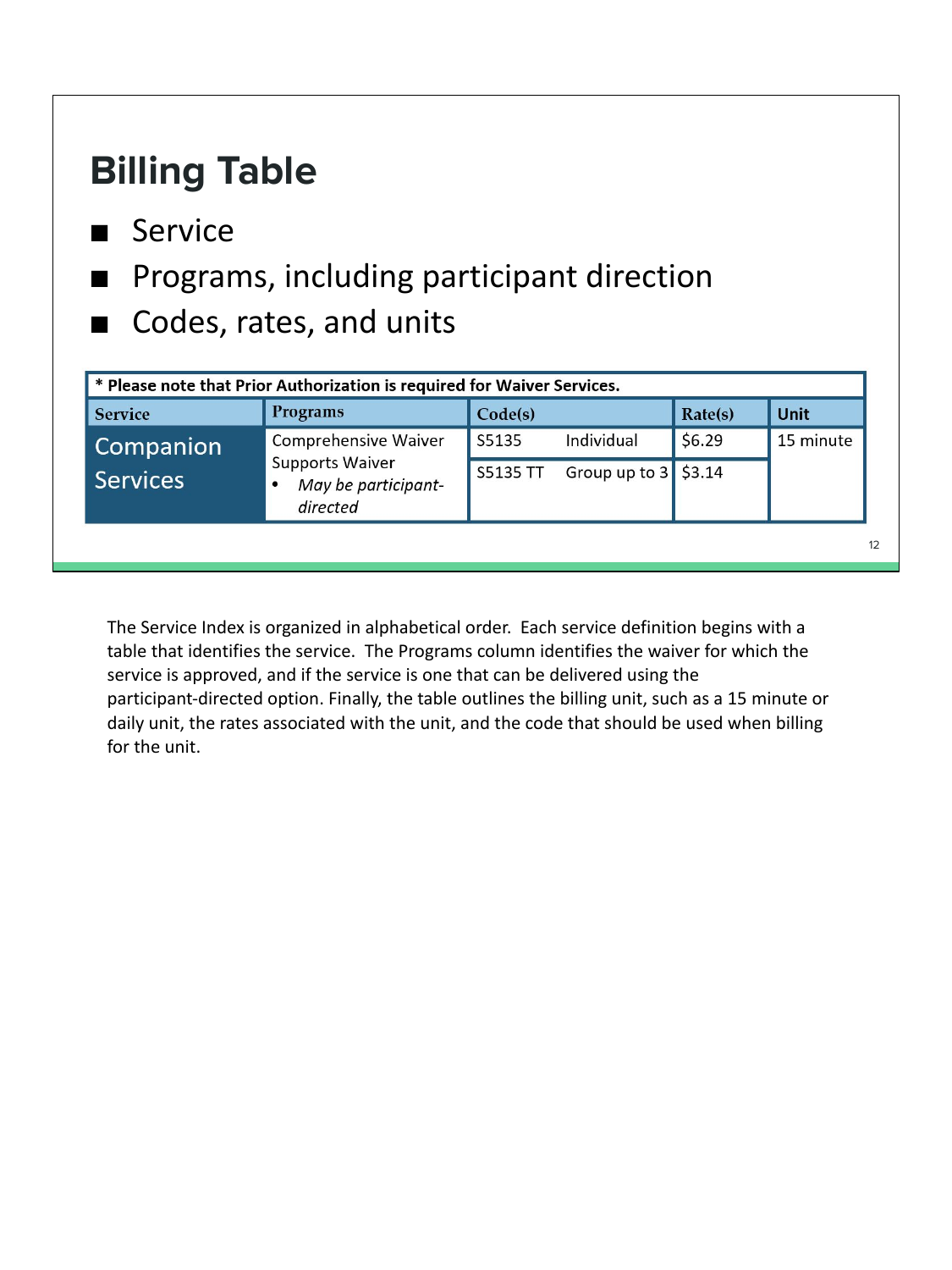# **Service Definitions**

- **Components included in service**
- Billable activities
- Goal requirements
- Subcategories and tier levels

The next section of the Service Index is the actual service definition. The definition is copied, for the most part, directly from the approved Waiver agreement, but does include some additional guidance to ensure clarity. In addition to the general expectations of the service, the definitions may include the following information, depending on the service:

- Components included in the service, such as transportation, personal care, and requirements related to community access;
- Billable activities and requirements, and necessary documentation;
- If the service is habilitative in nature, a reminder that the participant will be required to establish and work on a goal; and
- When applicable, subcategories and tier levels.
	- The definition of services with tier levels will establish the service level of participants who are typically served, and the general supervision and support that the participants will require. This information will be critical for case managers to know when they are observing or monitoring IPCs, so they know what services should look like in order to determine if the participant is receiving the appropriate services and supervision.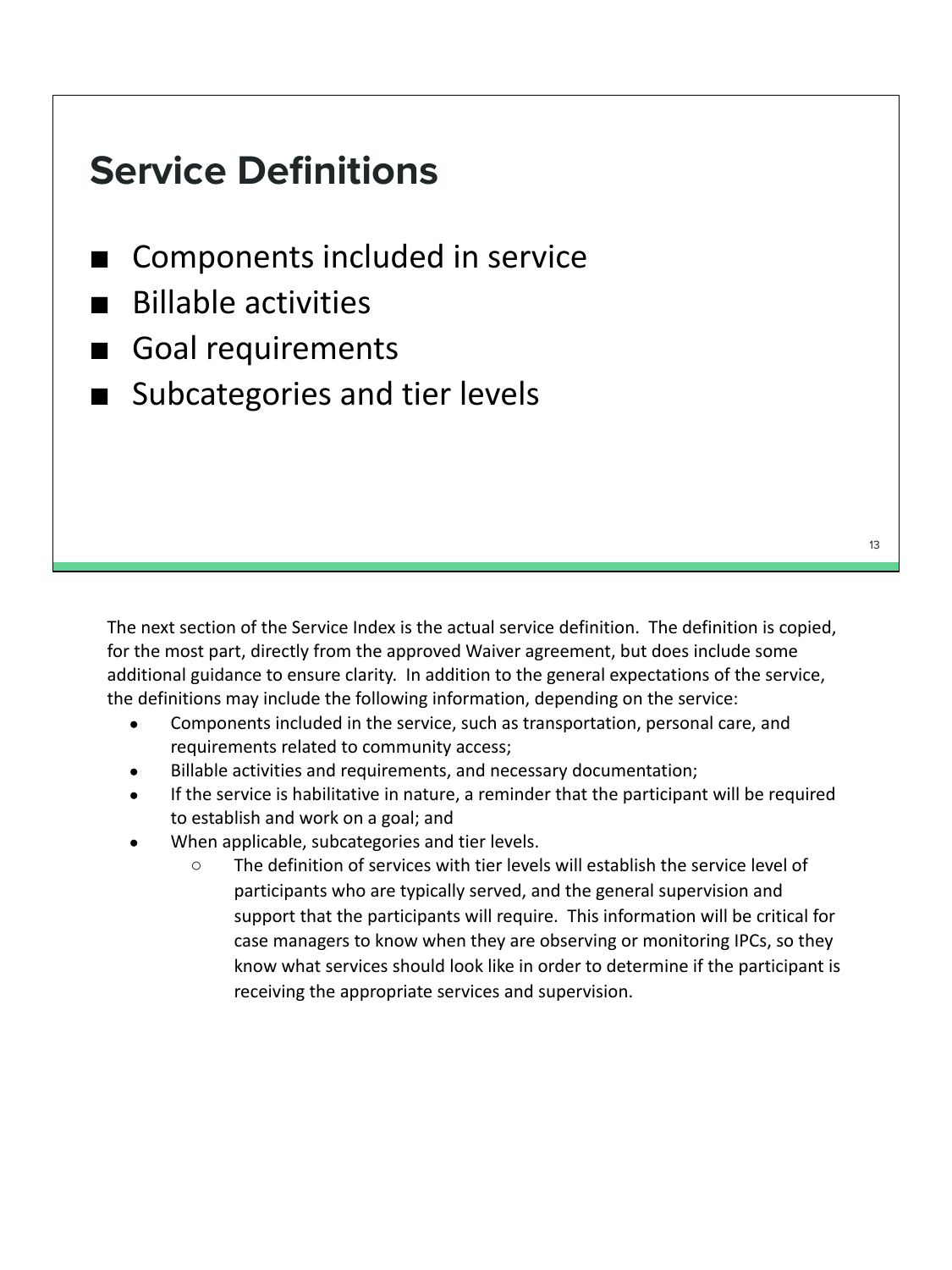

The next section of the Service Index is the scope and limitations of the services.

This section establishes age limitations, as well as limitations on relative providers. This section also establishes limitations on the number of units a participant can receive, the number of hours that are required for the service, or the overall dollar amount that can be spent on the service. It is important to remember that unit limitations may be specific to the waiver. The Comprehensive Waiver tends to be more prescriptive, while the Supports Waiver has relatively few limitations related to service caps.

Standards related to concurrent services, allowable hours, and services that cannot be provided if a specific service is on a participant's plan, are also included in this section.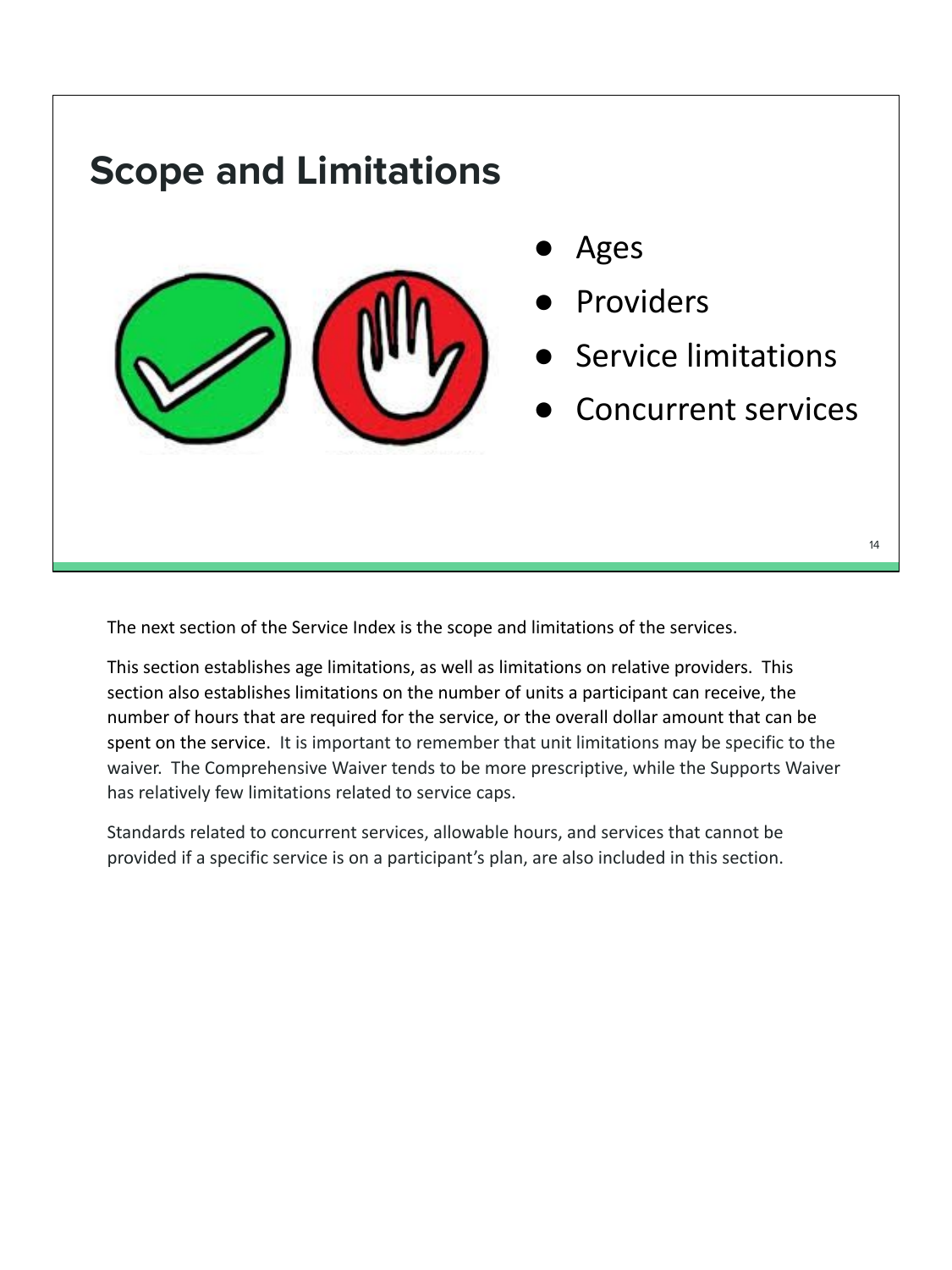## **How do case managers use the Service Index?**

Case managers have several resources available to them to help them do their job, including the IPC Guide, the Positive Behavior Support Plan Manual, and the rules that govern the DD Waiver programs. The Service Index is another extremely important resource that case managers must use when developing and monitoring IPCs.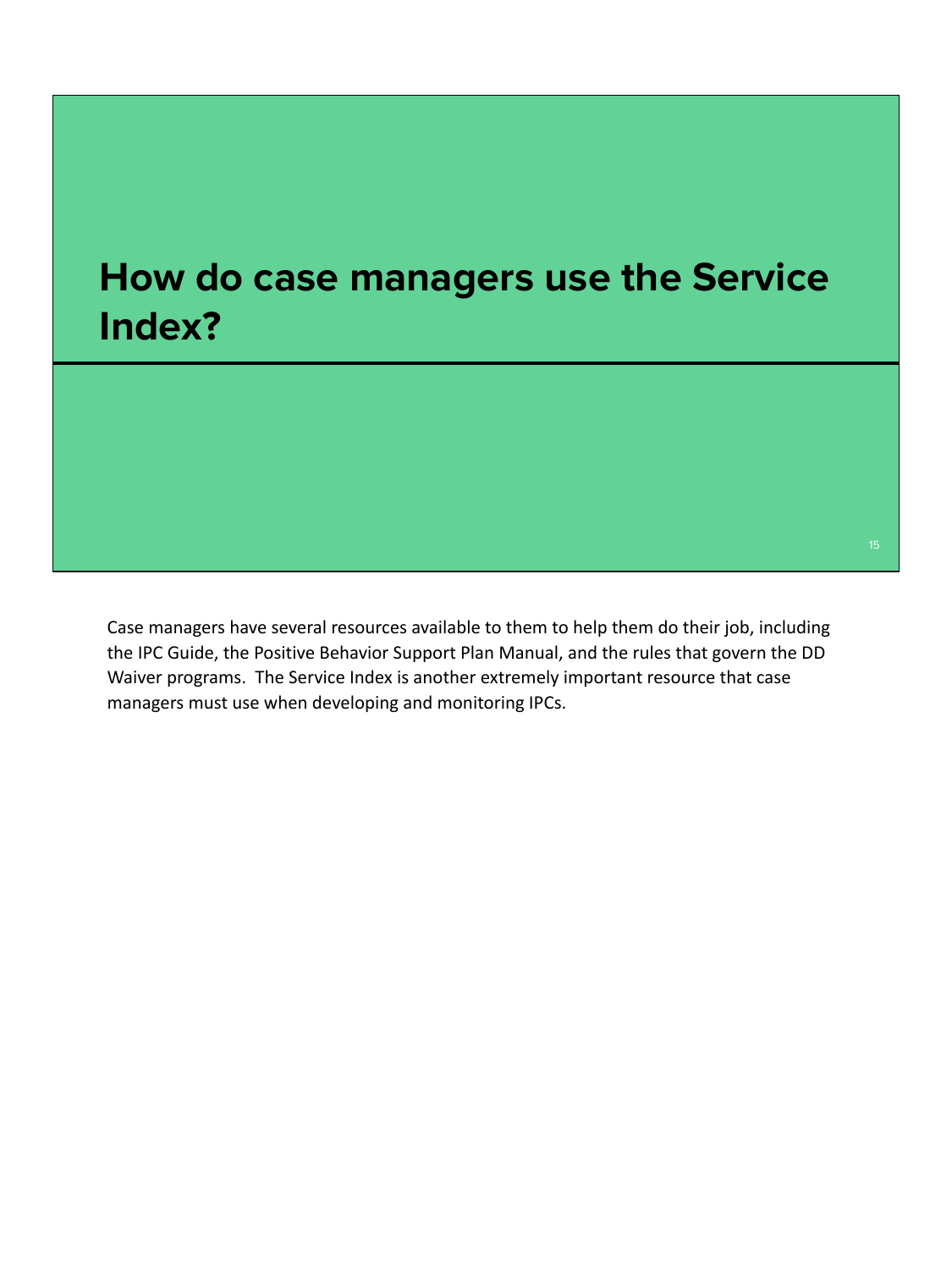# **The Case Manager's Guide to the Galaxy**

- $\circ$  Know the information
- $\circ$  Take it to plan of care team meetings and other meetings with the participant
- $\circ$  Refer to it when developing and monitoring the IPC

Case managers must know the information that is outlined in the Service Index. They should refer to it when discussing service options with participants so that participants and legally authorized representatives, if applicable, can make an informed choice on the services they select.

A key component of person-centered planning is ensuring that a participant's services are selected based on their wants and needs. Plan of care teams should never make an assumption that specific services should be included on a participant's plan, and then try to meet the participant's needs within the services. The participant's wants and needs should always be considered first. For example, a participant who needs minimal supports may be receiving the basic level of community living services (CLS). However, the participant doesn't want help in their home on a regular basis, but would like more support to get out and about every day. This might indicate that the participant would prefer companionship services rather than CLS.

Case managers should take the Service Index to meetings, refer to it when developing the IPC, and when they are monitoring the IPC. Having this information available, and referring to it often, will help the case manager to determine if the service or service tier is the most appropriate, based on the participant's wants and needs.

Case managers should ensure they are using the correct version of the Service Index, as the Division will occasionally make changes to add detail or clarity. The Division publishes the most current version on the Service Definitions and Rates page of the Division website, and will send a notification to its email list if there are changes to the Service Index. Typically, changes will be noted in blue lettering.

16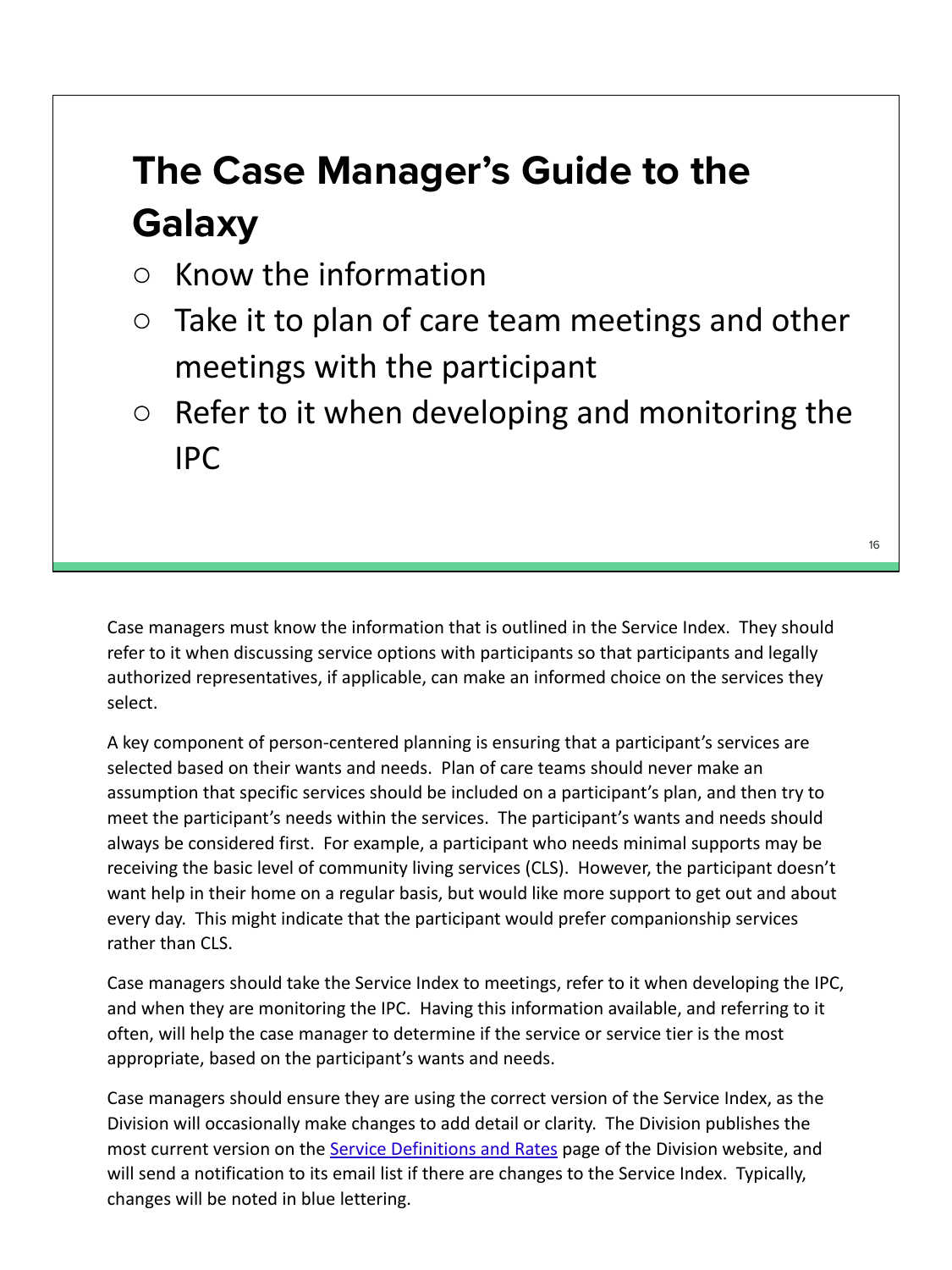

The case manager is accountable for ensuring that the services on the IPC are in line with what the participant wants and are delivered in accordance with the Service Index. It is important to do this on a regular and ongoing basis to ensure that necessary changes are identified and made as a participant's circumstances change, rather than just once every six months.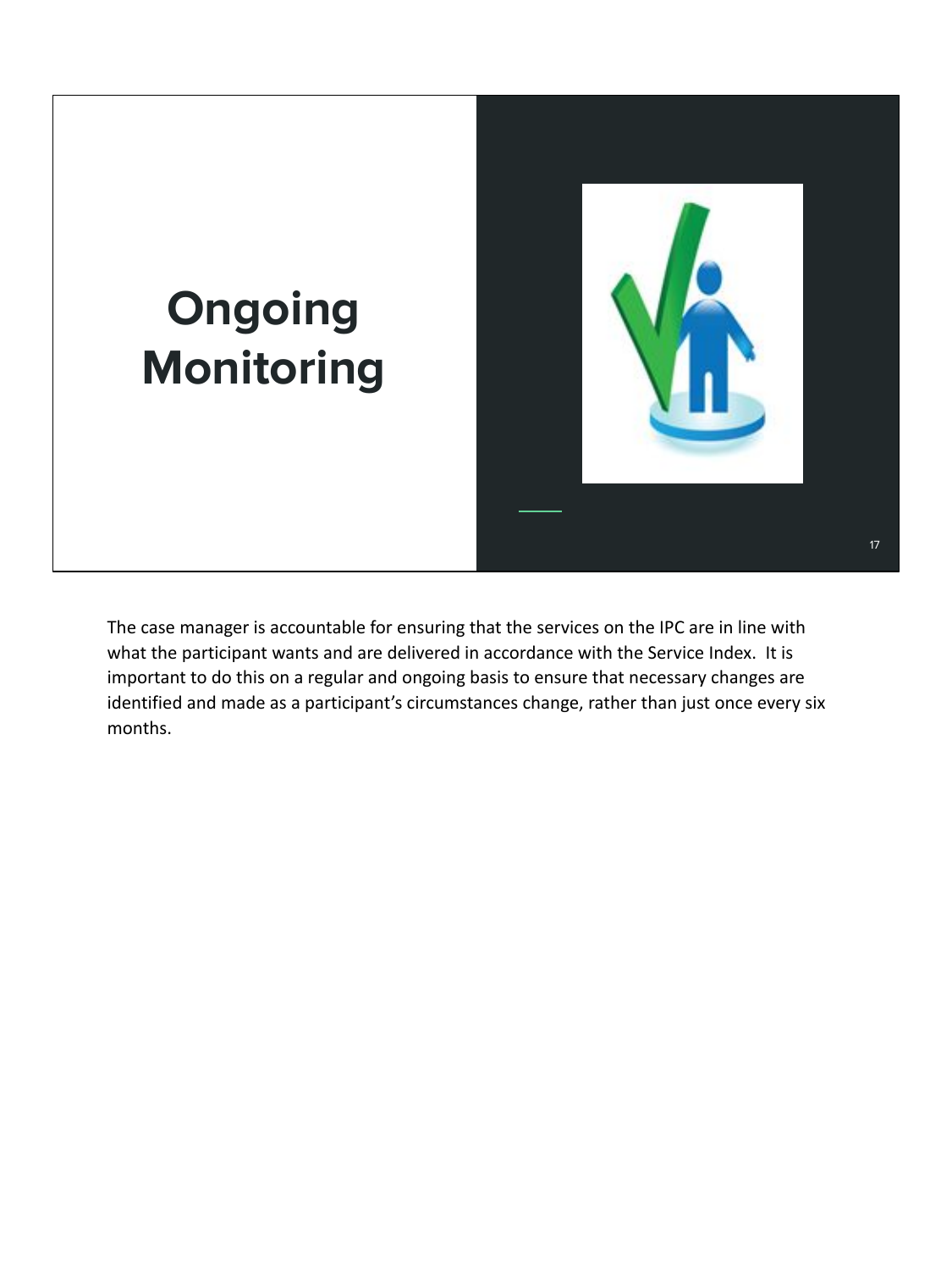#### **Service Observations**

- Does the service being provided meet the standards identified in the Service Index?
- When applicable, does the objective align with the service being delivered?
- Does the service align with the goals and outcomes that the participant has identified in their IPC?

Case managers are required to conduct service observations every quarter if the service is habilitative, which means the participant must have identified and is working on a specific objective in order to meet a goal. If a service is non-habilitative, meaning no goal is required, then the case manager must conduct a service observation every six months. The case manager must observe each habilitation service provider as they deliver services to the participant. Visiting the provider while the participant is not in services is not acceptable.

Service observations are an important monitoring activity that should give a case manager an idea of the service the participant is receiving, how the provider is delivering the service, and how providers and participants are working together on a participant's goals.

During the observation, the case manager should use the definition of the service that is outlined in the Service Index to determine if the service meets the identified standards. For example, Adam is a participant on your caseload. Adam is receiving community support services, which, according to the Service Index, shall be furnished in a variety of settings in the community, and shall not be limited to only fixed-site or congregate settings. You observe the service at the providers' day program building, which is okay, but you realize that Adam was receiving services at the day program building the last time you observed the service as well. This might indicate that the service isn't being delivered in a variety of settings, and should prompt the case manager to review documentation for the service to ensure that the service is being delivered in accordance with the definition.

The case manager should observe the participant working on their goal and ensure that the goal aligns with the service being delivered. Adam is an affectionate guy, and likes to give hugs. He is working on a goal to shake hands or say hello to strangers, rather than hugging

18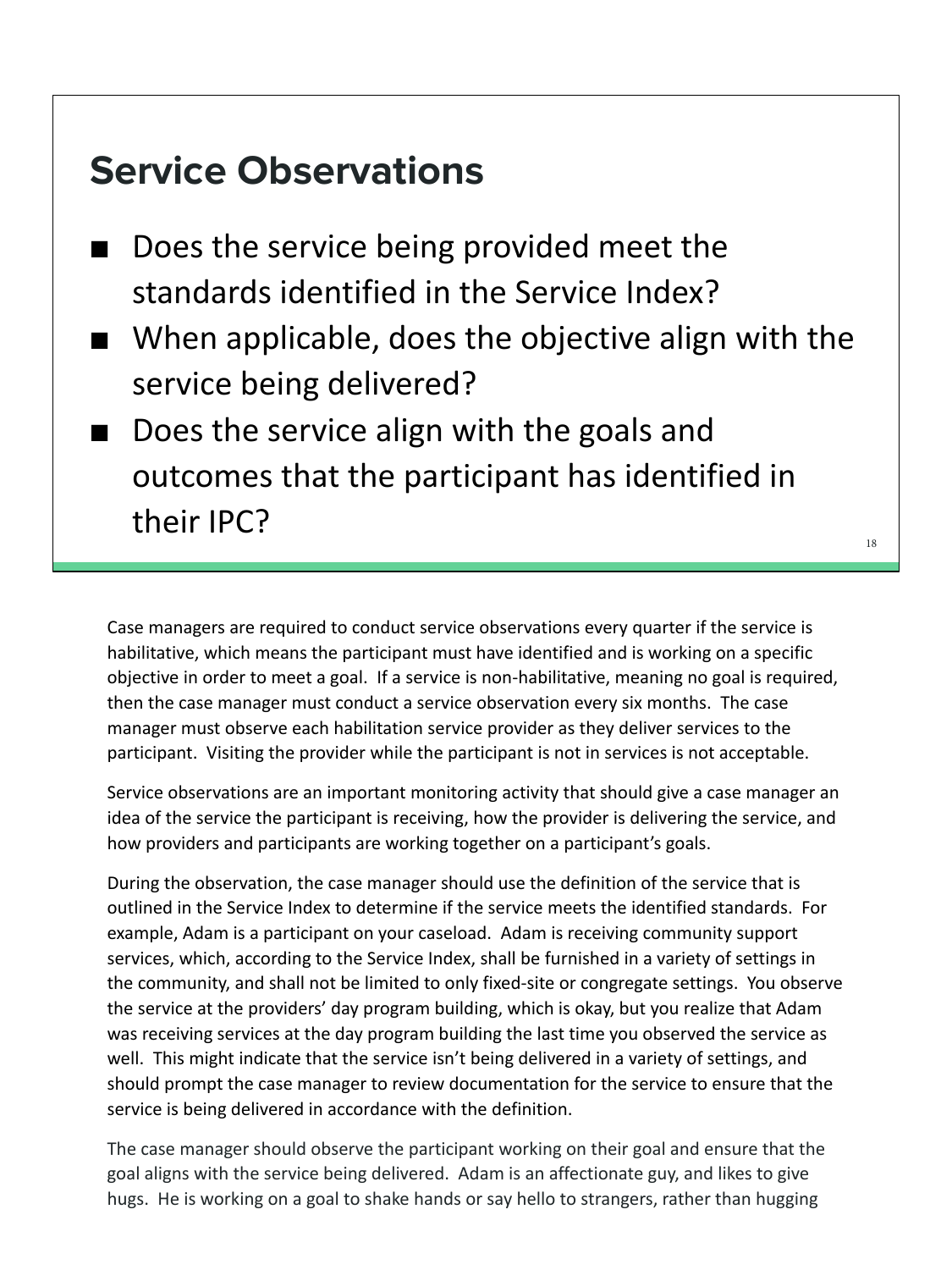them. This goal would appear to meet the definition of the service since it will help him develop and maintain relationships, and will foster appropriate behavior, greater independence, and community networking. While the goal seems to align with the service, the case manager should ensure that Adam has the opportunity to practice his skills in his community, and that he isn't relegated to the provider's building.

Finally, the case manager should be aware of what Adam has identified in his IPC as important to him. When observing the service, the case manager should ensure that Adam's preferences are considered and implemented.

If the case manager identifies concerns during the service observation, they must note the concern on the Case Manager Monthly Review, add any follow-up activities that need to be completed in the Follow-Ups section of the Electronic Medicaid Waiver System (EMWS), and address the concerns with the provider.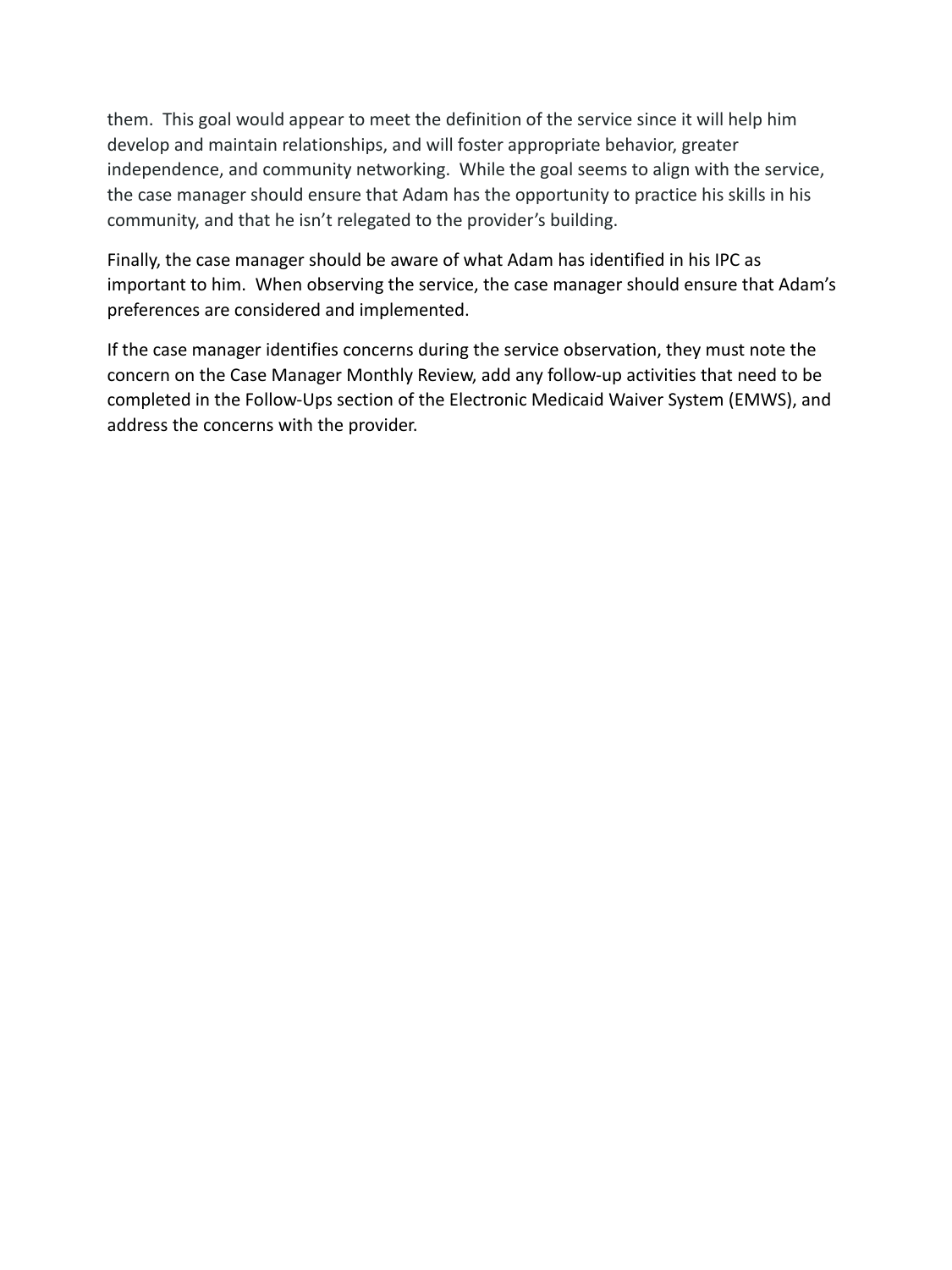#### **Monthly Documentation Review**

- Do the activities listed align with the service definition?
- Has the provider delivered the correct number of units, and are there enough units to last the full plan year?
- Have trends been identified during the review of incident reports or medication assistance records?

19

A monthly review of provider documentation is another important and required ongoing monitoring activity. During the review, the case manager should review the actual narrative of a provider's documentation to ensure that the services being delivered align with the service definition. If Adam is receiving community support services, but the documentation never states that he was shopping, eating, or involved in some other community activity, this could indicate that the services aren't being delivered as outlined in the definition.

Case managers should be reviewing the participant's use of service units to ensure that they are not receiving more or fewer units than what has been agreed upon in the IPC. If a participant is receiving fewer units than they should, then the case manager should follow-up to determine the reason. Has the participant been sick? Is there a problem with transportation? The case manager should be aware of any barriers to a participant's services. If the case manager identifies overutilization of the units, the case manager should notify the provider and set up a team meeting to discuss how the remaining units will be used in a way that ensures the participant has enough units for the plan year. A participant cannot request additional funding If they run out of units, so it is imperative that case managers identify issues with overutilization and make adjustments quickly.

Finally, as part of the review of incident reports and medication assistance records, which are part of the monthly documentation review, the case manager should look for trends that might indicate that the participant needs a change in their services or supports. Reviewing trends may help the case manager identify the ultimate cause of a behavioral or medical concern, including any underlying medical or environmental changes that are affecting the participant adversely.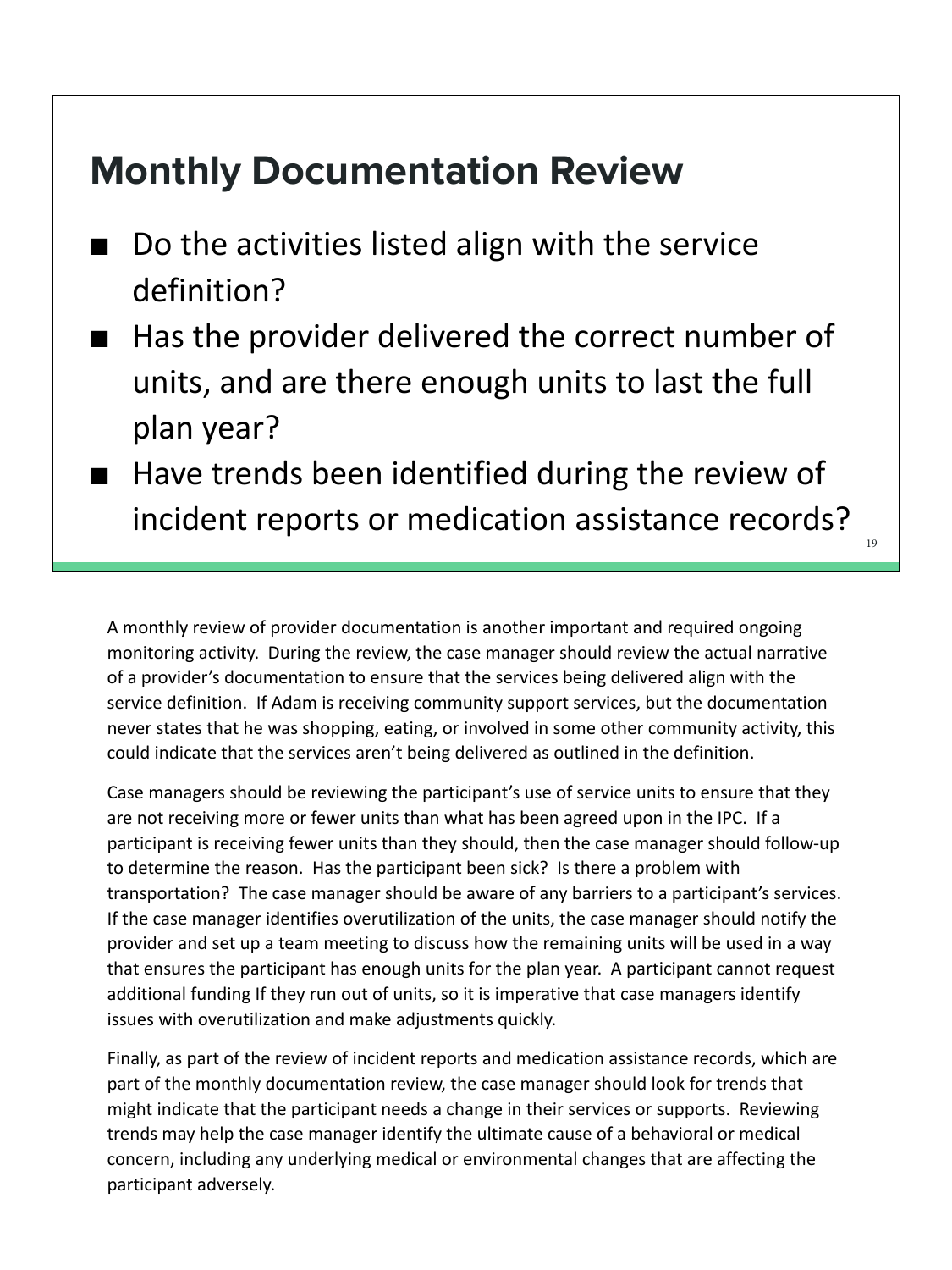Again, if the case manager identifies concerns during the monthly documentation review, they must note the concern in their documentation, add any follow-up activities that need to be completed in the Follow-Ups section of EMWS, and address the concerns with the provider.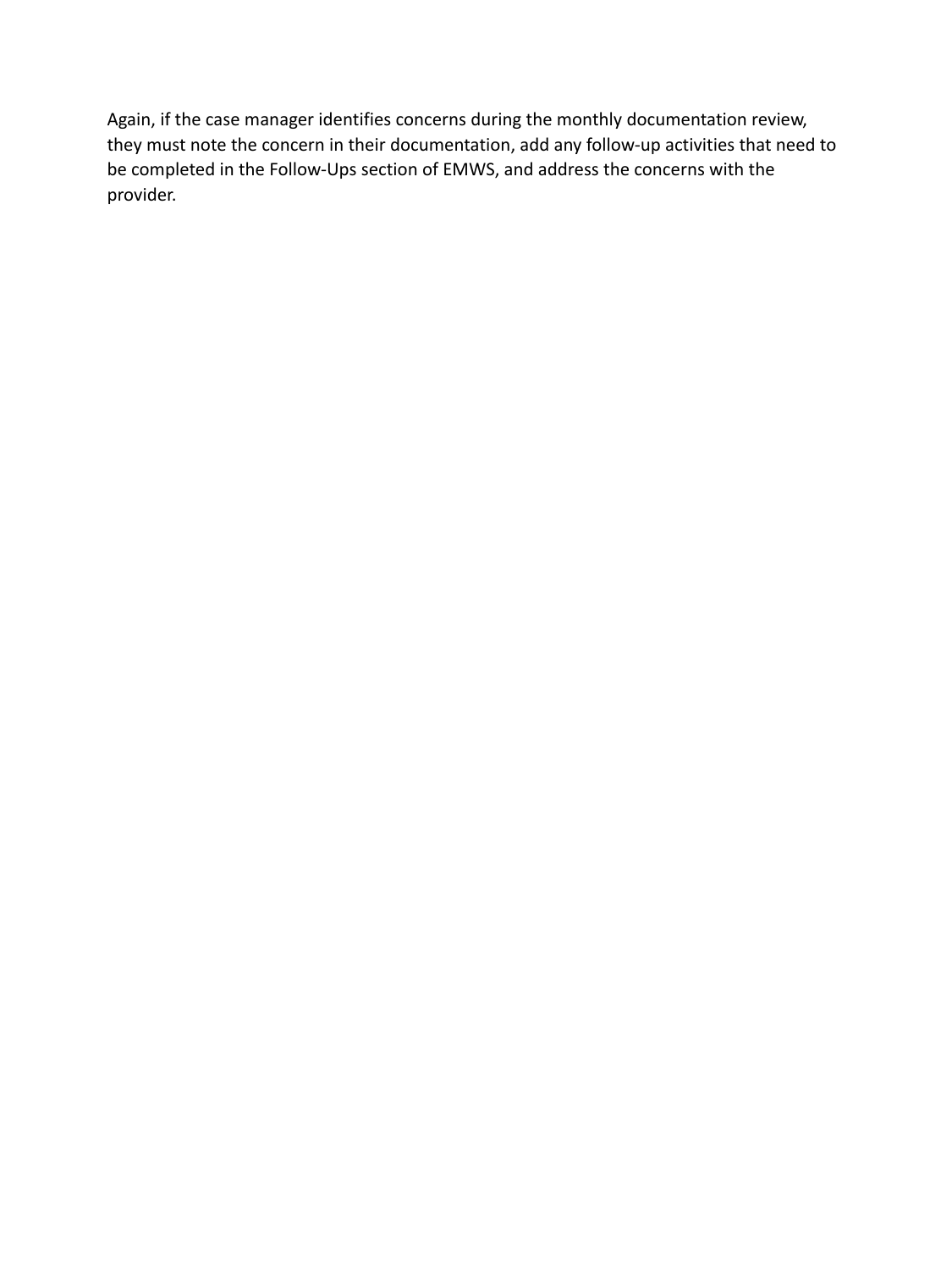### **Participant Satisfaction and Status**

- Is the participant making progress in the service?
- Are the participant's choices being honored?
- Does the participant want something different?
- Are there changes in the participant's circumstances that require follow-up?

During this check-in, case managers should ensure that participant choices are being respected and determine the participant's satisfaction with their services and their life. Are their services helping them gain skills, or at least maintain current skill levels? Are they doing the things that they want to do? Have there been changes in their life, such as a new medical diagnosis or a death in their family, that may require the case manager to follow up with the provider or other plan of care team member?

The case manager must note any areas of concern in their documentation, and include any follow-up actions that they need to take in the Follow-up section of EMWS.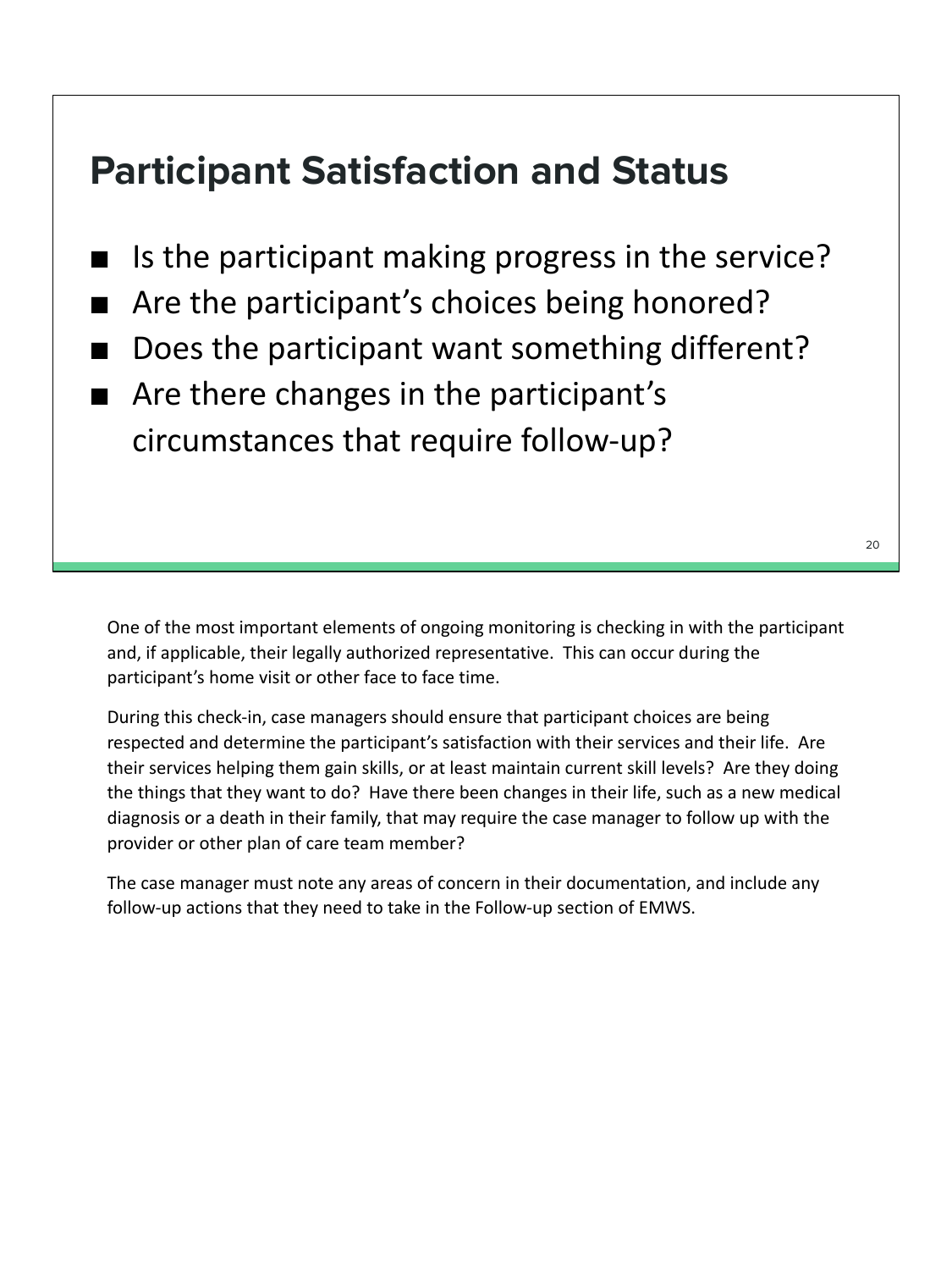# **TAKEAWAYS**

- 1. Services should be determined based on what the participant wants and needs in their life.
- 2. The Service Index is the case manager's Guide to the Galaxy.
- 3. Case managers must use the Service Index in order to do their jobs effectively.
- 4. Ongoing monitoring is critical to ensuring that services continue to meet participant needs.

21

Before we end today, we'd like to remind case managers of the key takeaways of today's training.

- 1. In accordance with person-centered planning, services should be determined based on what participant wants and needs in their life. Teams should never make an assumption that specific services should be included on a participant's plan, and then try to meet the participant's needs within the services. The participant's wants and needs should always be considered first, and services may need to change as a participant's circumstances change.
- 2. The Service Index is the case manager's Guide to the Galaxy. Case managers should know service definitions, requirements, and the scope and limitations of each service. Case managers should always make sure they are using the correct version of the Service Index, which can be found on the Service Definitions and Rates page of the Division website.
- 3. Case managers must use the Service Index in order to do their jobs effectively. Case managers should refer to it when discussing services with the participant, when developing the participant's IPC, and when they are monitoring the IPC and the services being delivered. The information in the Service Index will help case managers facilitate team meetings, and is a tool for them to use when plan of care teams want a service that falls outside of a service definition. The Service Index can support the case manager in being successful in their job, support the provider in being more successful when delivering services, and ultimately result in the participant receiving services that promote success in their life.
- 4. Ongoing monitoring is critical to ensuring that services continue to meet participant needs and that necessary changes are identified and made as a participant's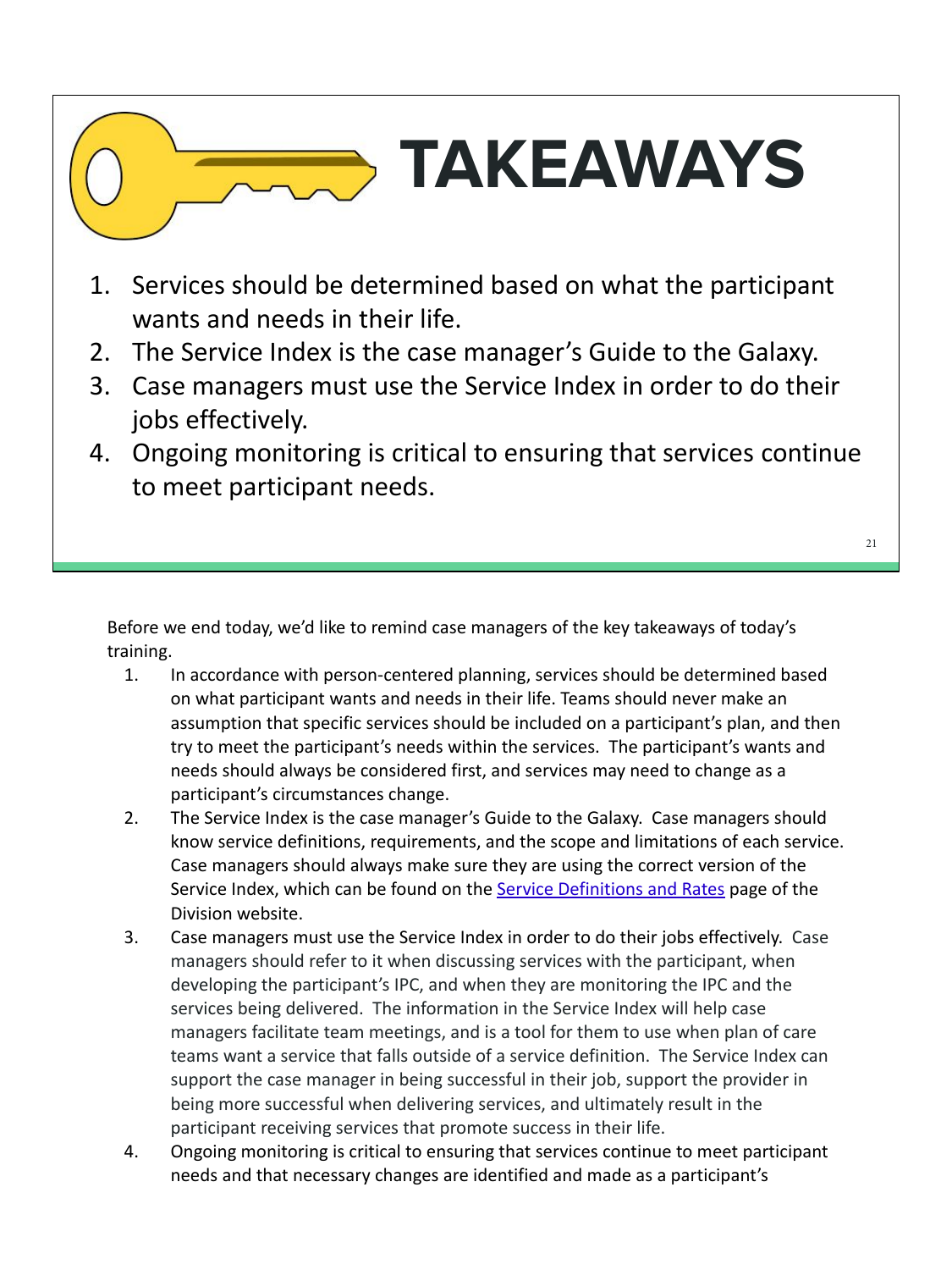1. circumstances change.